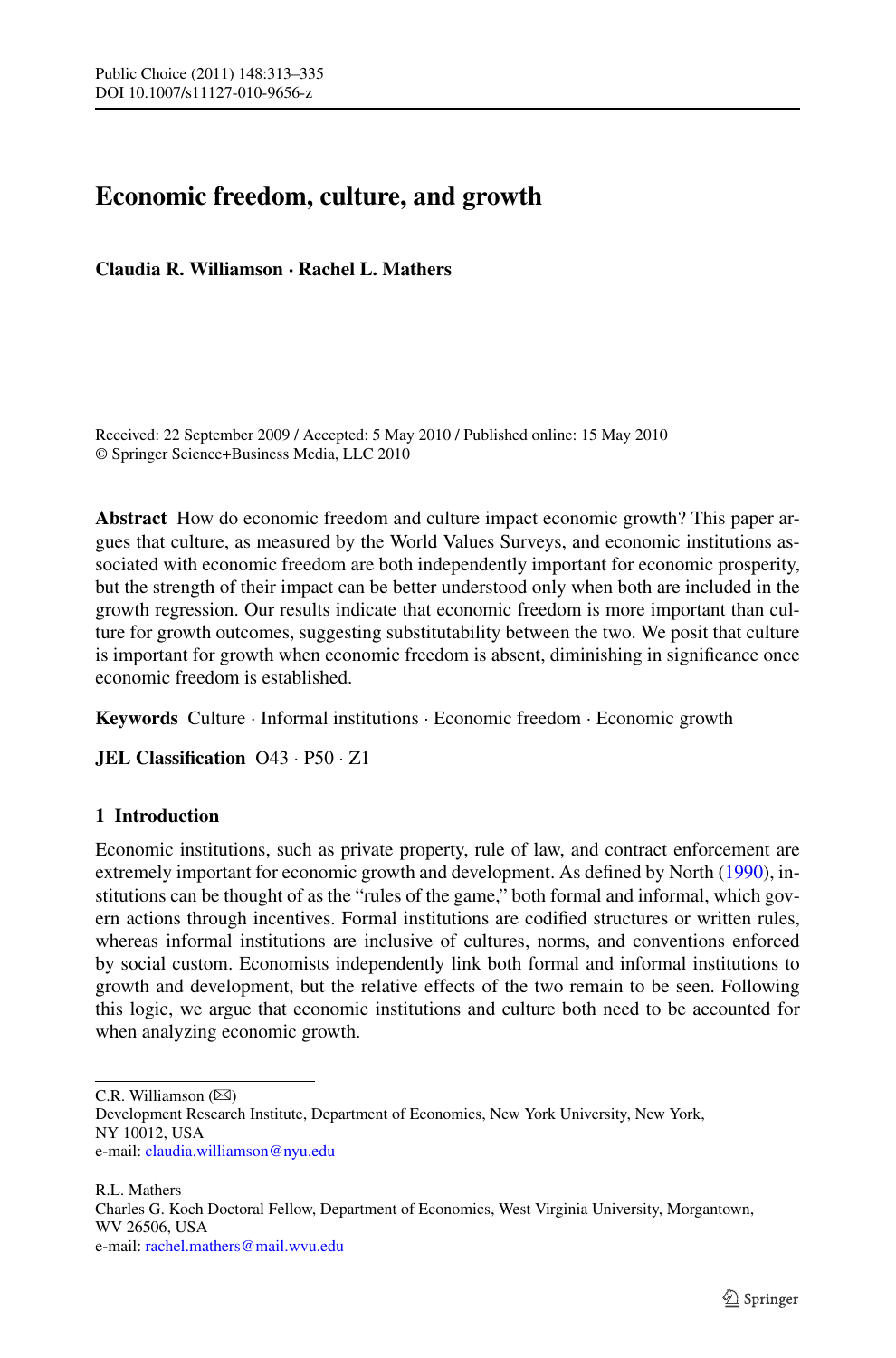Our analysis is unique in that we include measures of culture *and* measures of economic institutions in our growth equation. To measure economic institutions, we rely on the widely used Economic Freedom of the World Index compiled by the Fraser Institute. Economic freedom, in its most compact definition, refers to the protection of private property rights and the freedom of voluntary transactions (Gwartney et al. 1996). Noting these key elements, De Haan et al. (2006) conclude that the vast majority of studies support the positive link between economic freedom and growth.<sup>1</sup> To capture culture, we rely on the World Values Surveys to measure cultural attributes that are relevant for economic exchange.<sup>2</sup> A recent development in this literature is the discussion of the direct association between economic performance and culture (for example Guiso et al. 2006; Licht et al. 2007; Tabellini 2008a, 2009).

The main goal of this study is to incorporate 'cultural capital' into the freedom-growth framework. More generally, the analysis can be viewed as contributing to the literature attempting to understand how institutions matter for economic development. By controlling for both economic institutions and economic culture, we disentangle the relative effects of each and determine empirically the significances of their impacts on economic outcomes. This analysis can be viewed as providing insight into whether economic freedom and culture are complements or substitutes. Our main focus is on relative effects, not the interaction or feedback between culture and freedom, as a way of first uncovering how economic freedom *and* culture may affect economic prosperity.

To do so, we use a fixed effects model from 1970 to 2004 and include several robustness checks. Our results suggest that, independently, both culture and economic freedom contribute to economic prosperity. However, once we control for both culture and economic freedom simultaneously, the strong association between culture and growth becomes much weaker, while, overwhelmingly, economic freedom retains a positive and highly significant relationship with economic growth. We view these results as suggesting that culture and economic freedom may act as substitutes where, in the absence of economic freedom, culture provides the core institutional functions such as protecting property rights and enforcing contracts; however, once the institutions associated with economic freedom are credible, there is less need to rely on the informal mechanisms of culture.

#### **2 Conceptual link to growth**

#### 2.1 Direct associations

As mentioned above, the direct link between economic freedom and growth is robustly discussed in previous literature. The theoretical underpinning regarding this link is also well established. As De Haan and Sturm (2000: 3) note, "since the time of Adam Smith, if not before, economists and economic historians have argued that the freedom to choose and supply resources, competition in business, trade with others and secure property rights are central ingredients for economic progress."

Culture, especially in the economic growth literature, is largely ignored or assumed away as a constant. However, as Boettke (2009: 436) aptly states, "We cannot assume away cultural influences as economists have often done." The inclusion of culture is a recent development, with both theoretical and empirical studies lending credence to the hypothesis

<sup>&</sup>lt;sup>1</sup> For example, Gwartney et al. (1996), Dawson (1998), Gwartney et al. (1999, 2004), De Haan and Sturm (2000), Carlsson and Lundström (2002), Weede and Kämpf (2002), Bengoa and Sanchez-Robles (2003), Berggren (2003), Berggren and Jordahl (2005), Weede (2006), Bjørnskov (2007, 2009).

<sup>&</sup>lt;sup>2</sup>Each of these measures is discussed in greater detail below.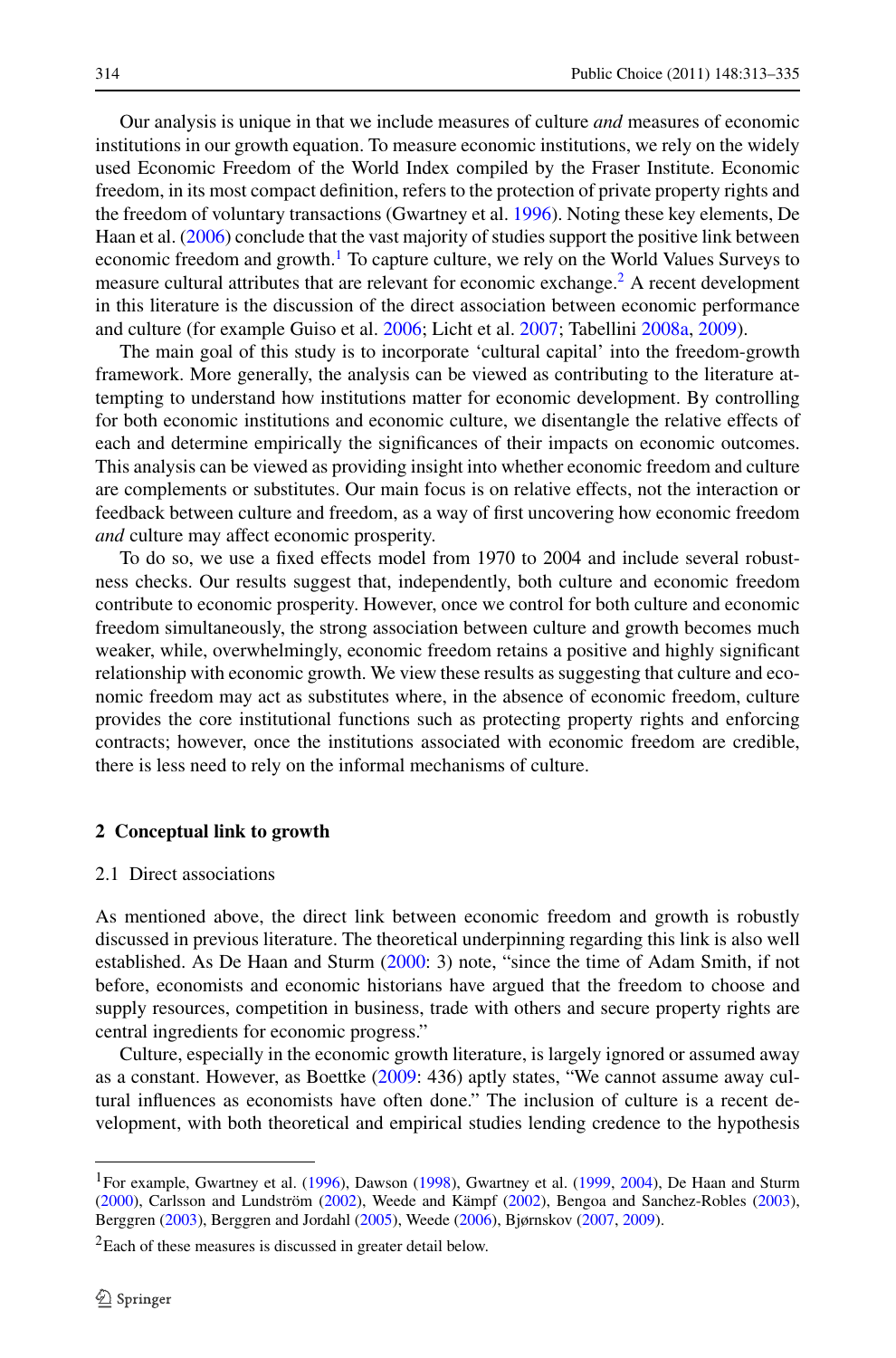that informal rules and culture shape economic outcomes (North 1990, 2005; Chamlee-Wright 1997; Knack and Keefer 1995, 1997; Grier 1997; Duffy and Stubben 1998; Barro and McCleary 2003; Pejovich 2003; Guiso et al. 2006; Licht et al. 2007; Boettke et al. 2008; Williamson and Kerekes 2009).

Tabellini (2008a, 2009) finds a strong causal relationship between culture and economic development across different European countries. Williamson (2009) empirically analyzes the interaction between formal political constraints and informal institutions and finds that the existence of well-developed informal institutions is a strong determinant of economic development regardless of the strength of the formal rules.<sup>3</sup> Additionally, Grief (1994) and Putnam (1993) conclude that cultural concerns and beliefs must be considered when devising strategies for economic development if these policies are to be successful and selfsustaining.

In order to further understand how culture may affect economic growth, we narrow the concept to focus on several specific indicators of culture that are identified as being relevant for economic interaction and exchange. One can think of this subset as 'economic culture,' defined by Porter (2000: 14) as "the beliefs, attitudes, and values that bear on economic activities of individuals, organizations, and other institutions. This narrowing process enables us to provide a more in-depth analysis of the connection between culture and economic growth" (Patterson 2000).

Our economic culture variable is based on the methodology found in Tabellini (2008a, 2009) and is constructed by identifying four distinct categories of culture that should shape behavior related to social and economic interaction and, thus, economic growth and development. These four components are trust, respect, individual self-determination, and obedience, which serve as rules governing interaction between individuals, including market production and entrepreneurship. In general, trust, respect, and individual self-determination are thought to stimulate social and economic interaction, whereas obedience is thought to limit economic interaction and development by decreasing risk-taking, a trait essential to entrepreneurship.

The link between higher trust societies and economic growth is well-documented, citing the impact on transaction and monitoring costs as one of the main mechanisms through which trust matters (Landa 1994; Fukuyama 1996; Knack and Keefer 1997; La Porta et al. 1997; Woolcock 1998; Zak and Knack 2001; Beugelsdijk et al. 2004; Francois and Zabojnik 2005; Berggren et al. 2008; Bjørnskov 2009, 2010).

Self-determination is a quantitative measure of the amount of control individuals feel they have over individual choices and their lives. If individuals view economic success or failure as a result of their own efforts (i.e., high levels of self-determination), they will work harder in order to earn a greater payoff for their productivity and increase their welfare. According to this line of reasoning, the greater an individual's 'locus of control,' the greater the overall level of economic development in their country (Banfield 1958).

Respect can be viewed as a measure of generalized versus limited morality, where generalized morality implies abstract rules governing behavior both within and between groups, while limited morality lacks general principles to govern interaction between groups. In a country with low levels of respect, limited morality may be the status quo, so that opportunistic behavior when interacting with those outside of an individual's small group is condoned (Platteau 2000). According to this line of reasoning, higher levels of respect should lead to higher levels of economic development.

<sup>&</sup>lt;sup>3</sup>This analysis categorizes countries into different institutional arrangements based on various combinations of informal and formal institutional scores.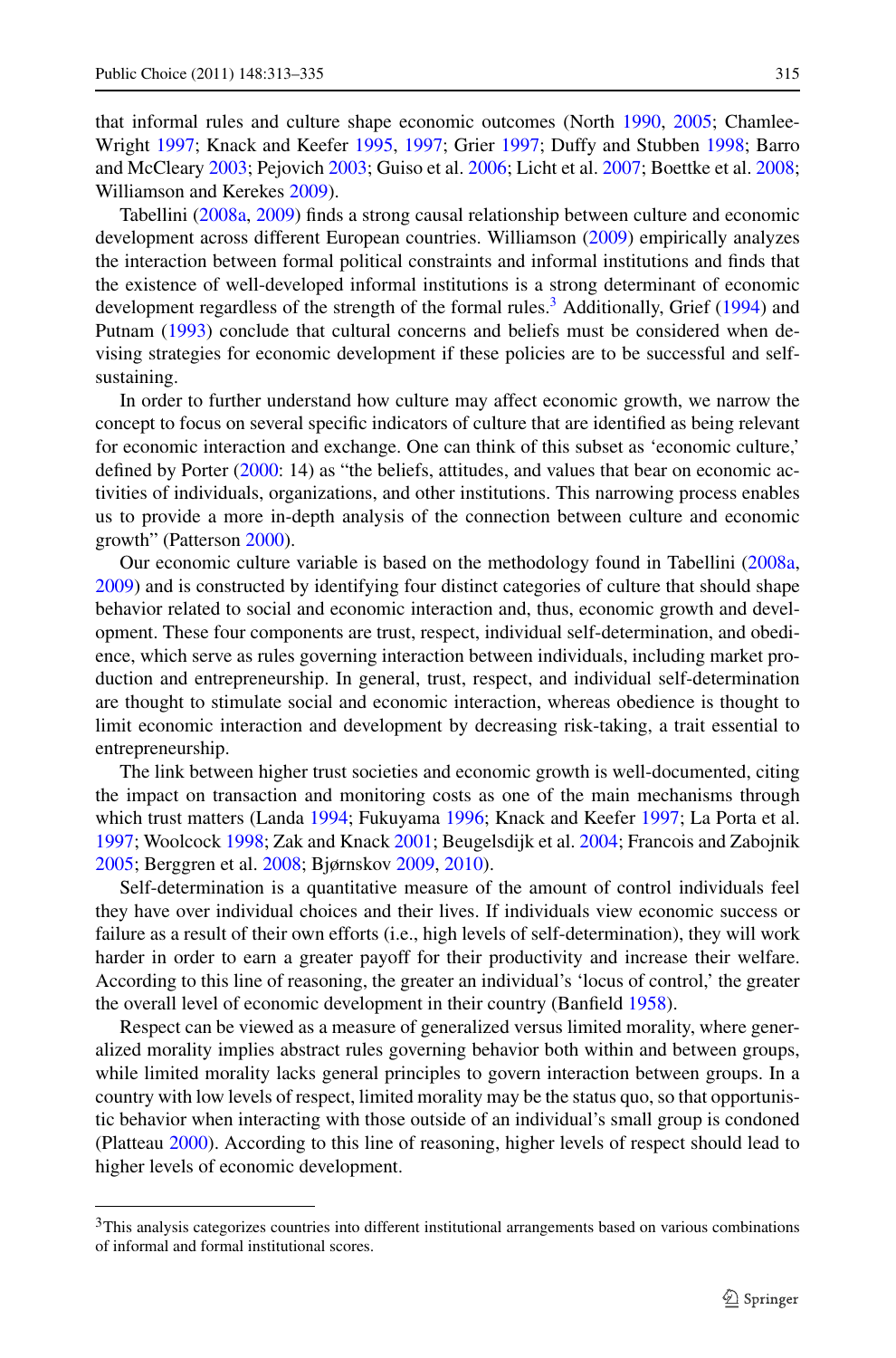Finally, the fourth cultural measure, obedience, is the more controversial component but is included to capture how individualism is viewed. If children are taught to be obedient and individualism is frowned upon, people may be less likely to engage in the risk-taking essential for entrepreneurship (Harper 2003). Due to its negative impact on individual autonomy and risk-taking, high levels of obedience may result in less economic interaction, thereby hampering economic development.

Given the existing literature showing the separate importance of culture and economic freedom as engines of growth, the next logical question is what happens when both factors are taken into account?

#### 2.2 Substitutes or complements?

Theoretically, the relationship between economic freedom and culture could reasonably be expected to go either way—they may be substitutes or complements. As discussed above, both culture and economic freedom independently affect economic growth. Once both are included in the same regression, if either culture or freedom dominates the other, this suggests that the two are substitutes. However, if both remain significant, culture and freedom are complementing one another in supporting economic growth.

For example, a culture conducive to economic growth may choose to formalize the informal institutions into institutions associated with economic freedom. Once the formal rules are credible, the informal norms and mechanisms once relied upon for economic interaction and exchange, such as trust networks, may be rendered much less important. If this is the case, economic freedom should dominate culture in the growth regression, suggesting a substitution effect.

The substitution effect may go in the other direction if culture is more important than economic freedom. This would suggest that culture is providing the institutional rules governing economic activity that leads to higher economic growth. The literature on self-enforcing cooperation and exchange supports the idea that informal institutions can substitute for formal law. For example, it is argued that public production of law and formal legal systems are not necessary to establish and enforce property rights (Benson 1989a, 1989b; Ostrom 1990; Greif 1993; Greif et al. 1994; Leeson 2007a, 2007b, 2007c, 2008).

On the other hand, there also are ample reasons for thinking that these two key variables are complements and should both be significant in the growth regression. Culture or economic freedom may, independently, contribute to economic growth, but their independent effects might be far weaker than the impact of having *both* formal and informal institutions of freedom. For example, a culture rich in trust prompts some exchanges, yet the combination of a trusting culture *and* a government that enforces laws against predation and honoring private property rights is the key to sustained and large-scale economic growth. Several studies show that culture enhances economic freedom and vice versa (for example, see Berggren and Jordahl 2006; Heinemann and Tanz 2008; Tabellini 2008b; Aghion et al.  $2009$ ).<sup>4</sup>

The hypotheses of substitutability and complementarity both have theoretical merit. Therefore, we turn to empirical investigation to shed light on the relative impact of each.

<sup>&</sup>lt;sup>4</sup>We recognize the possible feedback mechanisms between both culture and economic freedom; however, we are mainly interested in understanding the possible substitution or complement effects at a given level of culture and freedom.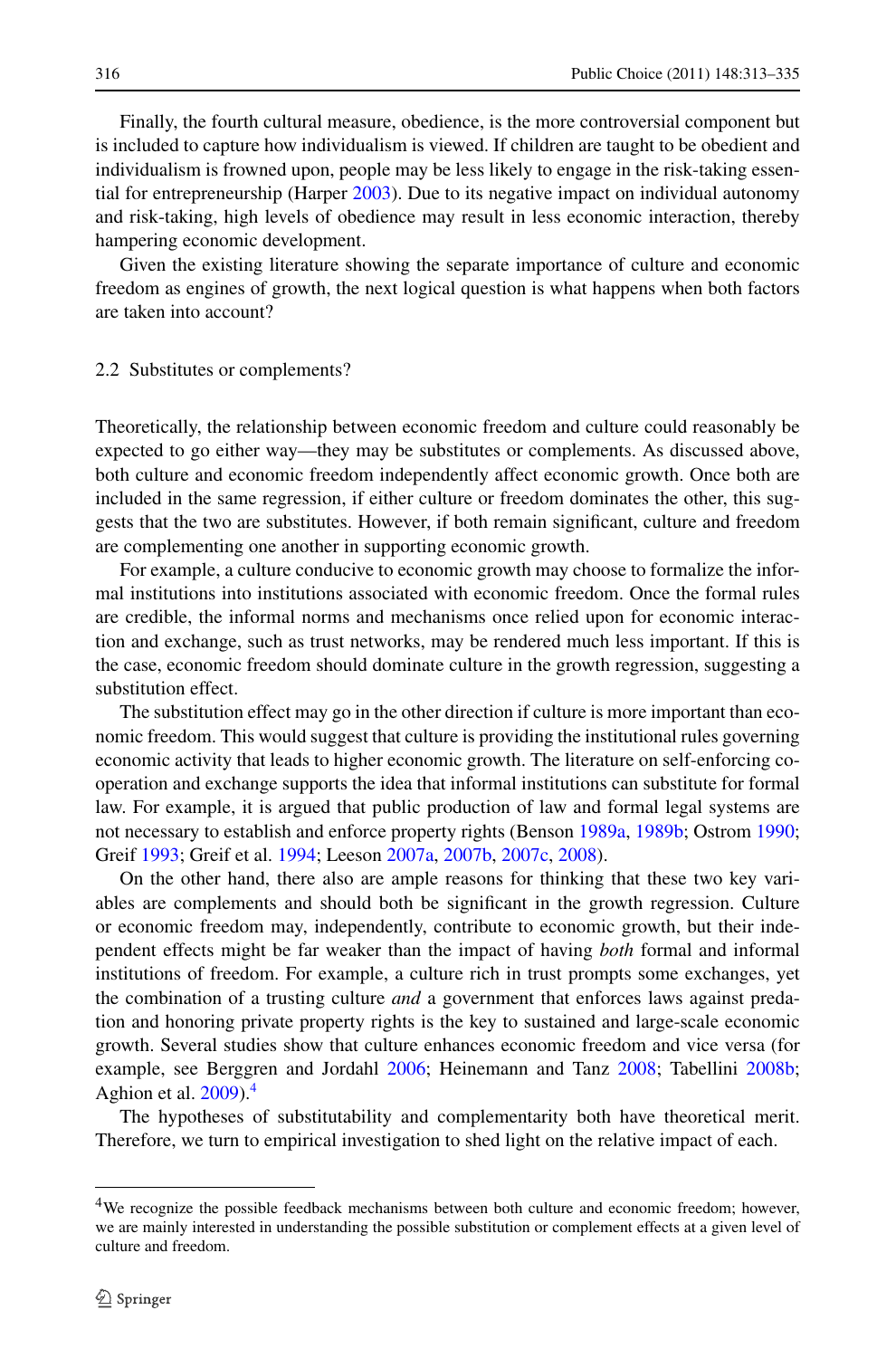## **3 Data**

## 3.1 Culture

To measure culture, we utilize data from the World Values Surveys to quantify trust, selfdetermination, respect, and obedience. These surveys capture individual beliefs and values reflecting local norms and customs, i.e., culture (The EVS Foundation and the WVS Association 2006). In order to maximize sample size, we pool all countries surveyed in any of the five waves and aggregate the survey answers to create a culture variable for each time period.<sup>5</sup>

One question from the survey is identified that is most closely correlated with each trait. For example, trust is measured as the percentage of respondents answering 'most can be trusted' to the question, "Generally speaking, would you say that most people can be trusted or that you can't be too careful in dealing with people?" Self-determination is measured using the question, "Some people feel they have completely free choice and control over what happens to them. Please use this scale (from 1 to 10) where 1 means 'none at all' and 10 means 'a great deal' to indicate how much freedom of choice and control in life you have over the way your life turns out." We determine an aggregate control component by averaging all the individual responses and multiplying by ten.

To measure respect, the following question is used: "Here is a list of qualities that children can be encouraged to learn at home. Which, if any, do you consider to be especially important? Please choose up to five." The percentage of those surveyed that chose "tolerance and respect for other people" is used to measure respect. The same question is used to measure obedience, but in this case, the percentage of those surveyed that chose obedience as being an important trait for children learning at home.

Individual responses are aggregated for each country. A comprehensive culture measure is achieved by extracting the first principal components of all four traits. This process extracts the common variation between all four components, reducing the four independent variables into an overall net measure of culture that is conducive to economic interaction and exchange. We use principal component analysis to ensure that our results are not sensitive to the construction of the variable. The benefit of using this technique over simply summing the four cultural components is that we do not have to make rigid assumptions about how each component will affect the dependent variable.6 The index is normalized between zero and ten, with a higher score implying stronger informal norms that support economic growth relative to countries with lower scores.7 Since we are concerned with the overall impact of culture, this aggregate variable serves as the main focus of our empirical analysis.<sup>8</sup>

<sup>5</sup>The time periods of the surveys are 1981–1984, 1989–1993, 1994–1999, 1999–2004, and 2005–2007.

<sup>&</sup>lt;sup>6</sup>Appendix 5 reports the correlations and eigenvectors from the principle component analysis.

 $<sup>7</sup>$  In order to maximize our number of periods for the panel data, the culture variable is constructed as follows.</sup> The first wave of surveys (1981–1984) represents culture in 1984. The second wave (1989–1993) is used to create the culture variable in 1989. The surveys from 1994–1999 are used to create culture for 1994. The fourth wave, from 1999–2001, represents the culture variable for 1999, and the latest wave is used to create the culture variable for 2004.

<sup>&</sup>lt;sup>8</sup>Given that the culture variable is an index of these four cultural attributes, we cannot speak to the extent to which individual elements exert an independent influence on economic growth. Rather, our culture variable should be interpreted as an aggregate measure of informal cultural norms conducive to exchange as opposed to a measure of individual components of culture.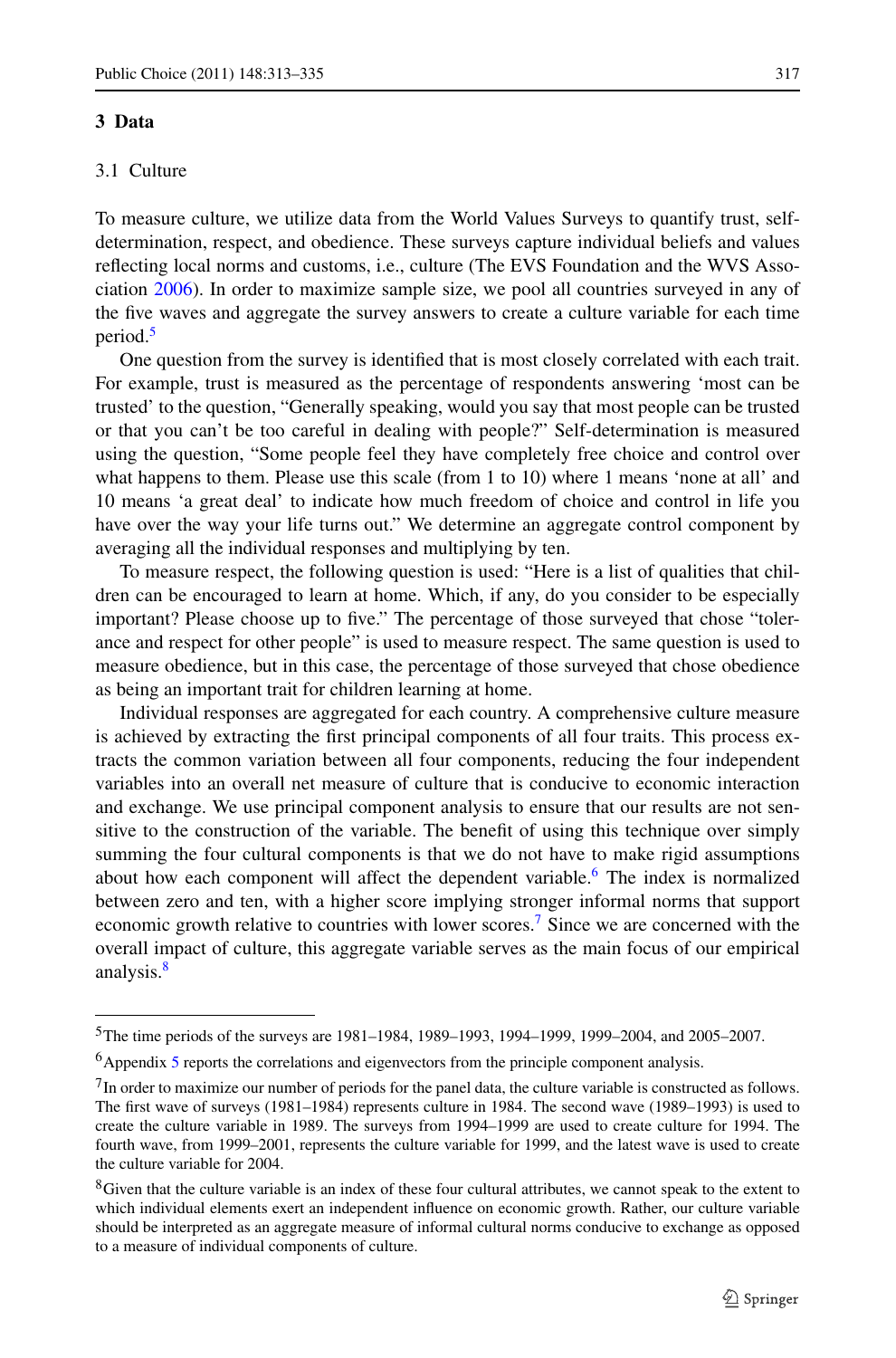#### 3.2 Economic freedom

To measure economic freedom, we utilize the well-cited and established Economic Freedom of the World Index compiled by the Fraser Institute (Gwartney et al. 2008). The index measures the level of economic freedom, utilizing 42 different components, on a scale from zero to ten, with ten representing a greater degree of freedom. These components can be grouped into five broad categories: size of government, monetary policy and price stability, legal structure and security of private ownership, freedom to trade with foreigners, and regulation of credit, labor, and business. Each of these categories represents a subset of the variables used to construct the broader index of economic freedom.<sup>9</sup>

#### 3.3 Control variables

In addition to economic freedom and culture, we also employ a variety of control variables that may affect a country's growth rate. We follow the existing literature on economic freedom and growth in selecting our variables (for example, Levine and Renelt 1992; Dawson 1998; Gwartney et al. 2004). Our standard control vector includes initial real Gross Domestic Product (GDP) per capita in 2000 constant dollars (log form) as a conditioning variable, the investment share of real GDP (2000 constant dollars), and the population growth rate.<sup>10</sup> Initial GDP per capita and investment share of GDP are taken from Penn World Tables version 6.2 (Heston et al. 2006). Population growth is collected from World Development Indicators 2006.

We include the investment share as one of our standard control variables because of the well-documented positive relationship between the rate of investment in physical capital and the rate of growth (Levine and Renelt 1992). However, we acknowledge a potential endogeneity problem, as highlighted by De Haan et al. (2006), of including both economic freedom and the investment rate in the same regression. Several studies show that economic freedom influences growth directly through a productivity-enhancing channel and indirectly through an investment effect (Dawson 1998; Bengoa and Sanchez-Robles 2003; Gwartney et al. 2004). We include investment in our main specification but address the endogeneity concern in a later section.

In addition to the standard control vector, we also include other explanatory variables, as suggested by the existing development literature, which include urban population, country size, educational attainment, geography, and legal origin. We use the log of the total area of a country to control for its size. Urban population is measured by the percentage of the population living in an urbanized area. Educational attainment is measured as the number of pupils enrolled in primary school. We use latitude, or distance from the equator, as our geographical measure. Legal origin captures the effects of common versus civil law. We control for the effect of past legal institutions by including legal origin as dummy variables

<sup>&</sup>lt;sup>9</sup>We recognize the availability of alternative institutional indices (such as Heritage Foundation's Index of Economic Freedom and ICRG's average protection against risk of expropriation); however, due to the long time period and sample size of countries covered by the Fraser index, we find it to be the most suitable for our analysis.

 $10$ In addition to these standard controls, a measure of human capital or the level of education is often controlled for as well. However, we do not control for human capital in our main specification, but add it in as robustness, due to the high correlation between education measures and culture (see Appendix 4).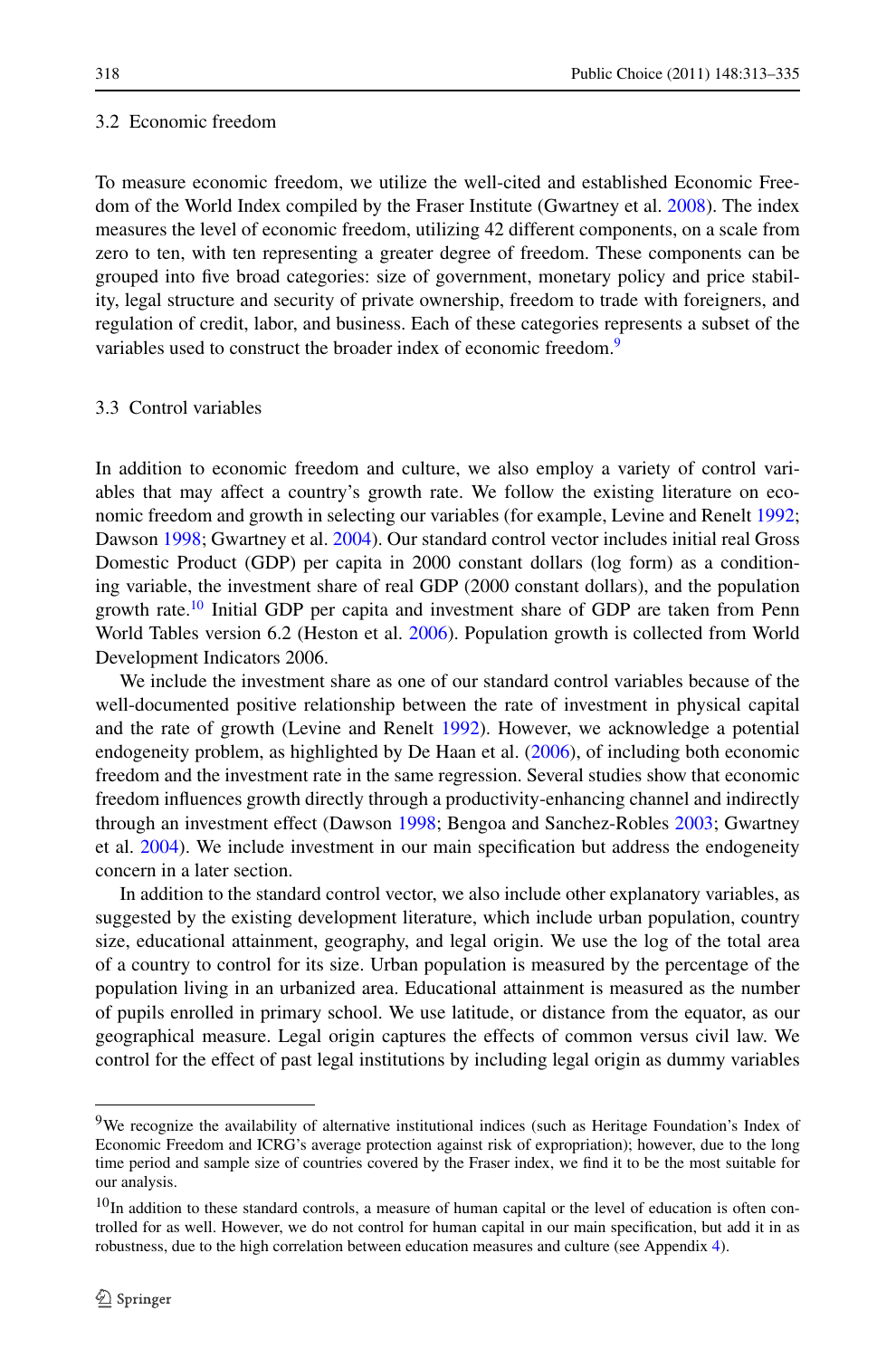representing English and French origin.<sup>11</sup> Appendix 1 provides a summary description of all data used in the analysis along with their sources.

#### **4 Empirical analysis and results**

We implement panel analysis (from 1970 to 2004) using five-year averages. We first provide a benchmark specification as baseline and a point of comparison with previous studies. We then turn to our main model specification, where we run fixed effects (with robust standard errors) regressions controlling for a variety of variables. We report all results controlling for initial income level. Appendix 2 lists all countries in the analysis as well as their average (from 1970–2004) score and rank for the culture index, economic freedom index, and growth rate. Summary statistics are provided in Appendix 3.

#### 4.1 Panel benchmark specification

As briefly mentioned above, we recognize that many of our variables of interest and our control variables are correlated with one another (see Appendix 4 for a pairwise correlation matrix). For example, culture is correlated with economic freedom (0.52), investment (0.54), and initial GDP per capita (0.59). Also, economic freedom is correlated with investment (0.48), initial GDP per capita (0.68), and urban population (0.55). Although our main variables are correlated with each other and with some of the additional controls, we believe that it is important to include these variables in order to substantiate our results. In order to do so, we rely on a variety of regression specifications and acknowledge the possibility of endogeneity among our independent variables. In order to address this issue, we show the results with a variety of combinations of the variables in addition to implementing lagged values in an attempt to minimize the endogeneity effect (presented in Sect. 5).

As a benchmark, we first show the basic relationship between economic growth and our main variables of interest: culture and economic freedom. To do so, we employ ordinary least squares (OLS) and fixed effects estimations on the panel dataset. The benchmark regressions are shown in Table 1. We report results for culture and economic freedom independently as well as controlling for both in the same regression.

Column (1) shows that culture is positive and highly significant, directly affecting economic growth. The OLS results suggest that a one unit increase in the culture index (going from Romania to Luxembourg, for example) increases the growth rate by 0.44 (or 0.92 for the fixed effect estimation) percentage points, thus supporting previous work on culture and growth. According to the fixed effects results, a one standard deviation increase in the culture index increases growth by 1.67 percentage points, a rather substantial result when compared to the 3.54 average growth rate of our sample of countries.

<sup>&</sup>lt;sup>11</sup>The positive link between education and development and growth is well documented (Mankiw et al. 1992; Barro 2001, 2002). Diamond (1997), Gallup et al. (1999), and Sachs (2001, 2003) argue that geography has a direct impact on economic growth due to climate, the disease environment, endowment of resources, and transactions costs. Therefore, we include latitude to control for the impact of geography on growth. The idea that many countries have a distinct legal origin is identified by La Porta et al. (1999, 2004) and is shown to shape financial, legal, and economic institutions and outcomes (Djankov et al. 2003). Common law, imposed during British colonization, is referred to as English legal origin, and civil law, imposed by French colonizers, is French legal origin.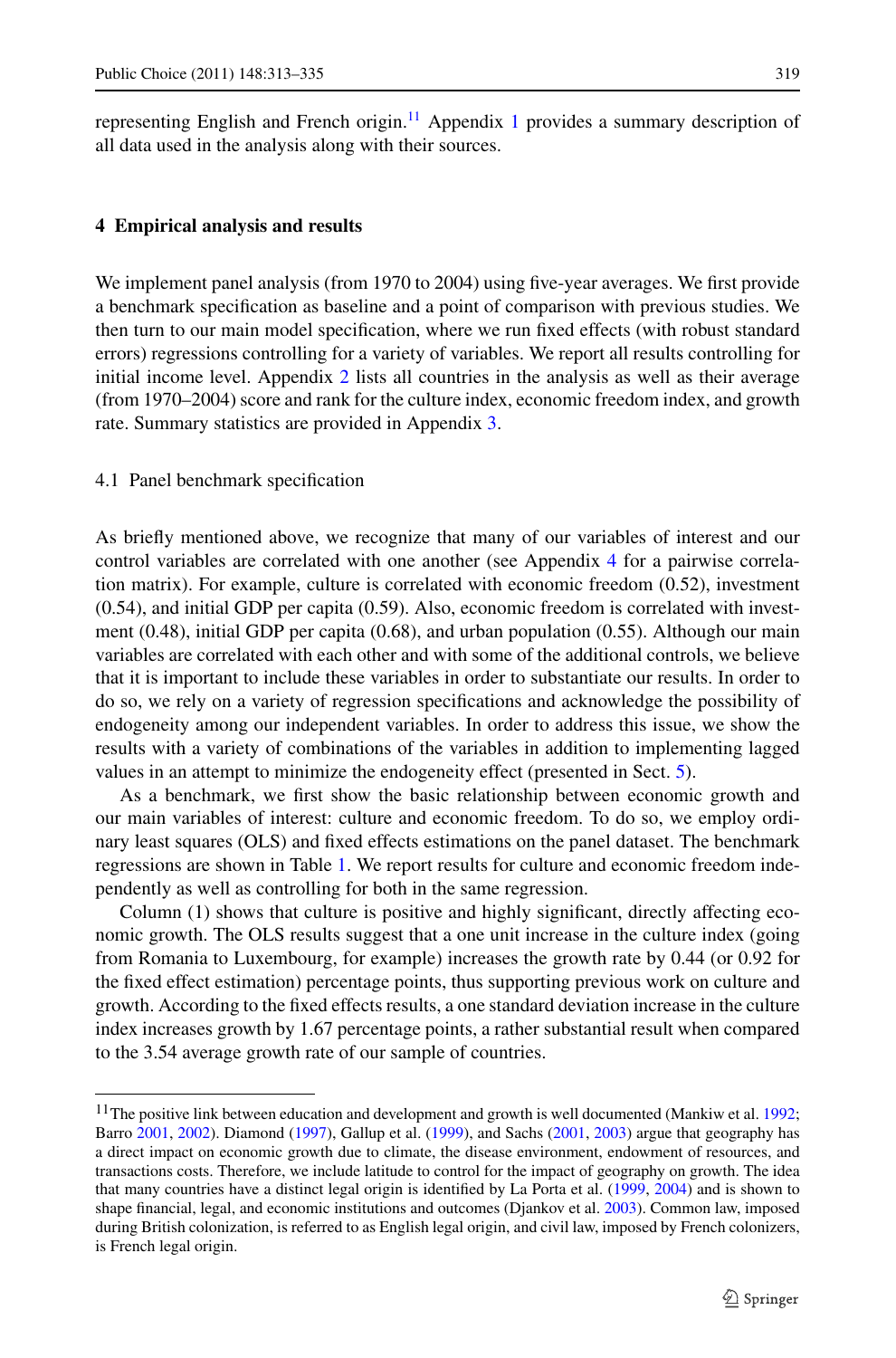|                     |             | Dependent var: growth rate |            |               |            |            |
|---------------------|-------------|----------------------------|------------|---------------|------------|------------|
|                     | <b>OLS</b>  |                            |            | Fixed effects |            |            |
|                     | (1)         | (2)                        | (3)        | (1)           | (2)        | (3)        |
| Culture             | $0.44***$   |                            | 0.13       | $0.92***$     |            | $0.36*$    |
|                     | (0.14)      |                            | $-0.11$    | (0.38)        |            | (0.10)     |
| Econ freedom        |             | $0.78***$                  | $0.95***$  |               | $1.14***$  | $1.52***$  |
|                     |             | (0.13)                     | (0.22)     |               | (0.13)     | (0.40)     |
| Initial gdppc (log) | $-1.88$ *** | $-0.74***$                 | $-1.93***$ | $-5.39***$    | $-4.44***$ | $-4.75***$ |
|                     | (0.51)      | (0.15)                     | (0.29)     | (2.31)        | (0.58)     | (1.32)     |
| Constant            | $18.11***$  | $5.31***$                  | $14.33***$ | $47.50***$    | $33.07***$ | $35.40***$ |
|                     | (4.26)      | (1.02)                     | (1.97)     | (19.6)        | (4.79)     | (10.12)    |
| <b>Observations</b> | 205         | 678                        | 181        | 205           | 678        | 181        |
| Number of countries |             |                            |            | 87            | 128        | 75         |
| Adj. $R$ -squared   | 0.11        | 0.06                       | 0.25       | 0.13          | 0.16       | 0.23       |

**Table 1** Economic freedom, culture, and growth; Panel regressions—benchmark specification

Note: Robust standard errors are in parentheses. Significance level: \*\*\* at 1%, \*\*at 5%, \*at 10%

Column (2) reports that economic freedom positively and significantly affects growth. A one unit increase in economic freedom increases the growth rate by 0.78 or 1.14 percentage points, depending on the specification. A one standard deviation increase in economic freedom results in a 1.45 percentage point increase in growth (according to the fixed effects estimation), supporting the well-established positive and significant economic freedom and growth relationship. $12$ 

In column (3) we combine culture and economic freedom in the regressions to start disentangling the substitutability versus complementarity between economic freedom and culture. When controlling for economic freedom, culture is insignificant in the OLS regression but is significant at the 10% level in the fixed effects regression. Economic freedom retains its positive and highly significant (at the 99% level) relationship with growth in both specifications. For example, column (3) for the fixed effects model shows that a one standard deviation increase in culture and freedom increases growth by 0.65 percentage points and 1.93 percentage points, respectively. Also, in the fixed effects model, the joint significance of the  $F$ -statistics from columns  $(1)$ ,  $(2)$ , and  $(3)$  are 8.74, 53.78, and 10.09, respectively, and are significant at the 99% level. This suggests that we explain more of the variation in growth when controlling for both culture and freedom than when controlling for culture alone. These results suggest that economic freedom is a strong contributor to economic performance, while culture displays a positive but milder effect on growth, lending support to the substitution hypothesis.

 $12$ Columns (1) and (2) are not included in other specifications as these regressions are not the focus of analysis to determine the complement or substitute relationship.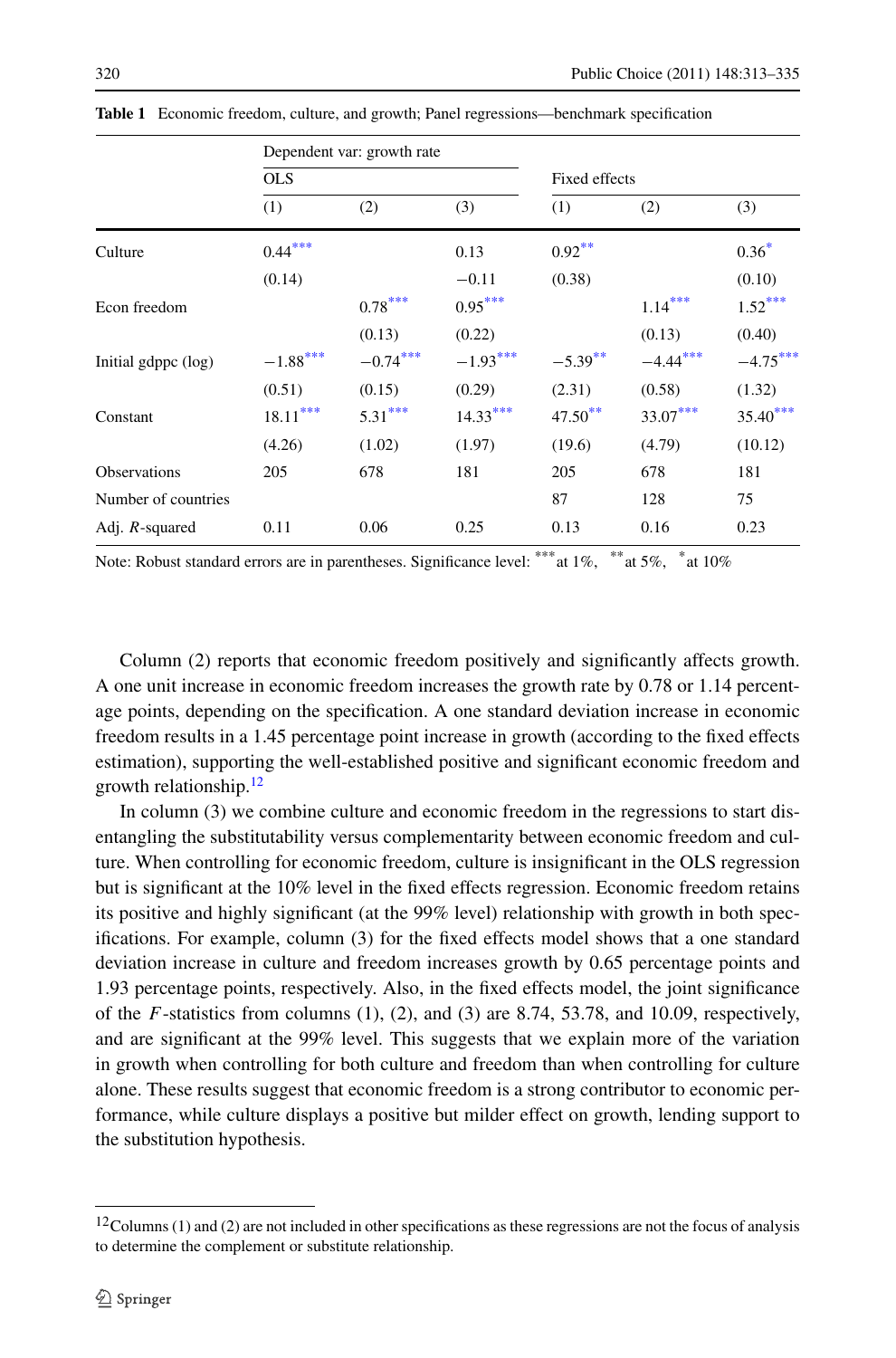|                         |            | Dependent var: Growth rate |             |            |            |
|-------------------------|------------|----------------------------|-------------|------------|------------|
|                         | (1)        | (2)                        | (3)         | (4)        | (5)        |
| Culture                 | 0.31       | 0.32                       | 0.24        | 0.27       | 0.28       |
|                         | (0.02)     | (0.20)                     | (0.16)      | (0.20)     | (0.22)     |
| Econ freedom            | $1.40***$  | $1.31***$                  | $2.42***$   | $1.29***$  | $1.30***$  |
|                         | (0.39)     | (0.41)                     | (0.38)      | (0.41)     | (0.40)     |
| Invest/GDP              | 0.16       | 0.16                       | $0.31***$   | 0.12       | 0.13       |
|                         | (0.11)     | (0.11)                     | (0.05)      | (0.10)     | (0.10)     |
| Pop. growth             | $-0.22$    | 0.05                       | $-1.95***$  | 0.14       | 0.01       |
|                         | (0.70)     | (0.73)                     | (0.62)      | (0.73)     | (0.77)     |
| Urban pop. %            |            | 0.11                       | $-0.43***$  | $0.24***$  | $0.23***$  |
|                         |            | (0.13)                     | (0.11)      | (0.12)     | (0.11)     |
| Area (log)              |            | 40.17                      | $-1,399***$ | 215        | 268        |
|                         |            | (335.9)                    | (604)       | (353)      | 359        |
| Primary sch. enrollment |            |                            | $6.79***$   |            |            |
|                         |            |                            | (1.43)      |            |            |
| Geography               |            |                            |             | 1.46       |            |
|                         |            |                            |             | (0.89)     |            |
| English legal origin    |            |                            |             |            | 0.62       |
|                         |            |                            |             |            | (0.47)     |
| French legal origin     |            |                            |             |            | 0.11       |
|                         |            |                            |             |            | (0.45)     |
| Initial gdppc (log)     | $-5.23***$ | $-6.20$                    | $-4.63$ **  | $-7.14***$ | $-7.15***$ |
|                         | (1.41)     | (1.89)                     | (1.69)      | (1.85)     | (1.77)     |
| Constant                | $37.95***$ | $-474.02$                  | 18,296      | $-2,713$   | $-3,378$   |
|                         | (10.44)    | (4,295)                    | (7,882)     | (4,507)    | 4,585      |
| Observations            | 181        | 179                        | 48          | 166        | 166        |
| Number of countries     | 75         | 73                         | 26          | 73         | 73         |
| Adj. R-squared          | 0.25       | 0.26                       | 0.93        | 0.31       | 0.31       |

**Table 2** Economic freedom, culture, and growth; Panel fixed effects regressions with controls

Note: Robust and clustered standard errors are in parentheses. Significance level: \*\*\* at 1%, \*\* at 5%,  $*$ at 10%

#### 4.2 Core panel analysis and results

We now turn to our main model specification, where we implement a fixed effects model, controlling for both culture and economic freedom and a variety of additional variables.<sup>13</sup>

<sup>&</sup>lt;sup>13</sup>The Hausman test confirmed the superiority of a fixed effect model over a random effects model. Since the culture index does not vary much over time we do not control for year dummies, as this would potentially eliminate any possible impact from culture.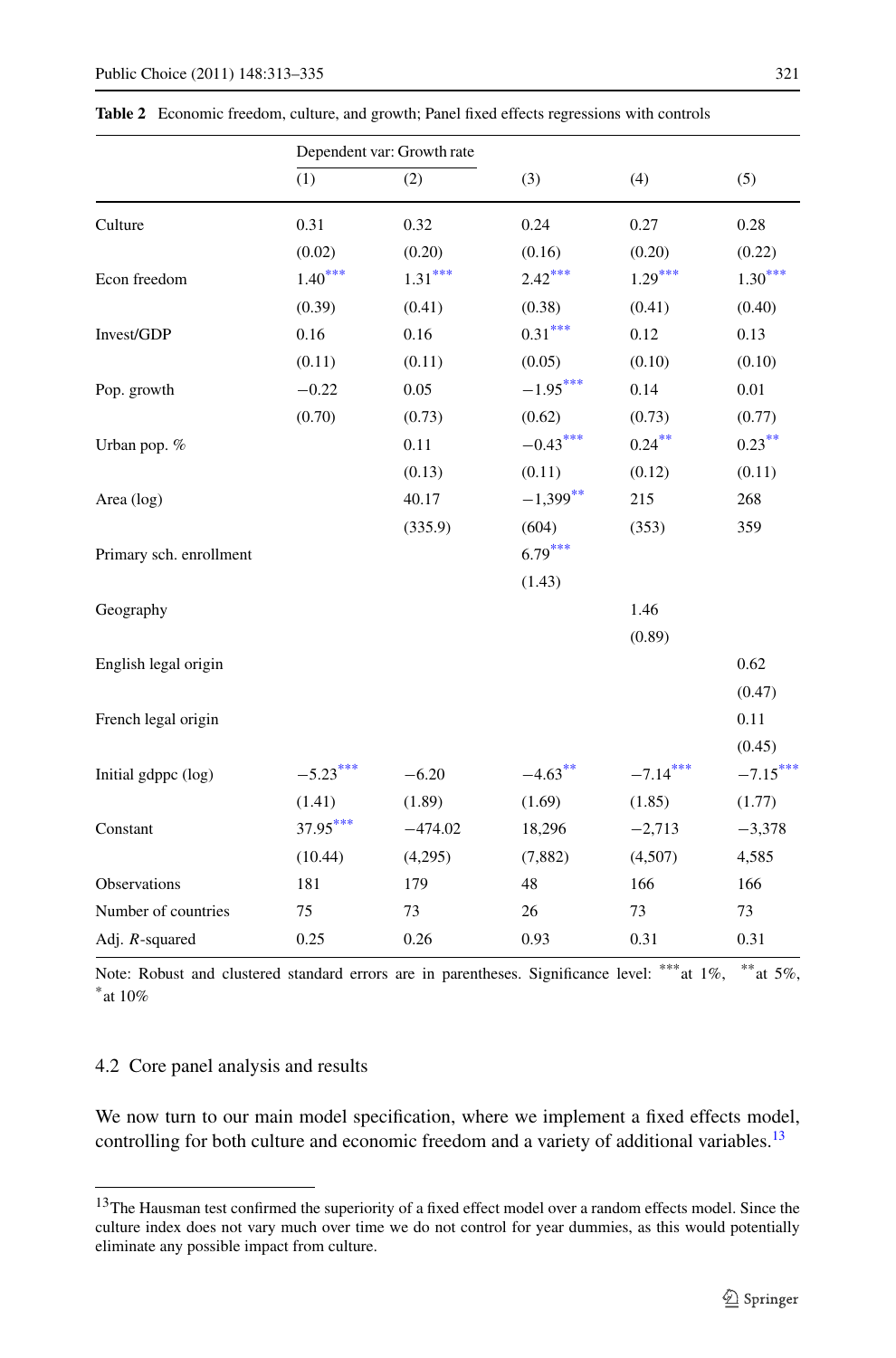In all five regression specifications, culture is insignificant, while economic freedom is positive and significant at the 99% level, lending further support for the substitution theory. Regression (1) suggests that a one unit increase in the freedom index increases growth by 1.40 percentage points. To gain a different perspective, if a country improves from the lowest score on the freedom index to the highest, it would experience an increase in growth by almost 10 percentage points, tripling the sample average. Freedom's coefficient is similar in all five regressions except when controlling for educational attainment. Once education is included in the regression, the coefficient on freedom almost doubles, and the *R*-squareds go from an average of 0.28 to 0.93, suggesting that this specification suffers from severe endogeneity. As expected, education has a strong positive and significant relationship with growth. Also, all other variables, except for culture, are significant in this specification. This is the only regression where investment, population growth, and area are significant.<sup>14</sup> Urban population is significant in three out of four regressions, although it switches signs. Geography and legal origin are insignificant.<sup>15</sup>

Although the additional control variables do not add much explanatory power to the model, as suggested by the similar R-squareds from the baseline specification (except when education is included), we do acknowledge that our model is only explaining approximately 25% of the variation in growth. We believe this is due to our cautious approach with our control variables.

Overall, we view our benchmark and core analysis as providing evidence that culture and economic freedom may actually behave as substitutes. The results suggest that economic institutions supporting private property rights, rule of law, and enforcement of contracts are a strong determinant of economic growth. This result holds in both models and across a variety of regression specifications. Our results show a mild, positive, and significant direct relationship between culture and economic growth; however, when controlling for economic freedom, culture is significant only in one out of seven regressions, a result consistent with the substitution hypothesis. We view this as suggesting that culture's connection with economic growth may be more complicated than previously suggested (for example, see Tabellini 2008a).

#### **5 Sensitivity analysis**

## 5.1 Correlation or causation?

Our first robustness check attempts to minimize endogeneity and reverse causality biases in our results. The possibility that economic growth may cause more economic freedom, as well as cultivate 'better' culture, is a plausible argument (see Glaeser et al. 2004). It may be that our strong results above are due to the fact that countries that grow tend to become freer. The utilization of panel analysis above does help minimize these concerns; however, in order to provide robustness to these results, we perform two different sensitivity checks, where we rely on lagged and future values of our main variables to 'test' changes in our results.

<sup>14</sup>Investment may lose its significance due to the endogeneity concerns discussed above.

<sup>&</sup>lt;sup>15</sup>We also re-estimate the model using reweighted least squares to minimize the effects of outliers. Economic freedom is always positive and significant while culture remains insignificant. Since there are no significant changes, we do not report the results to save space.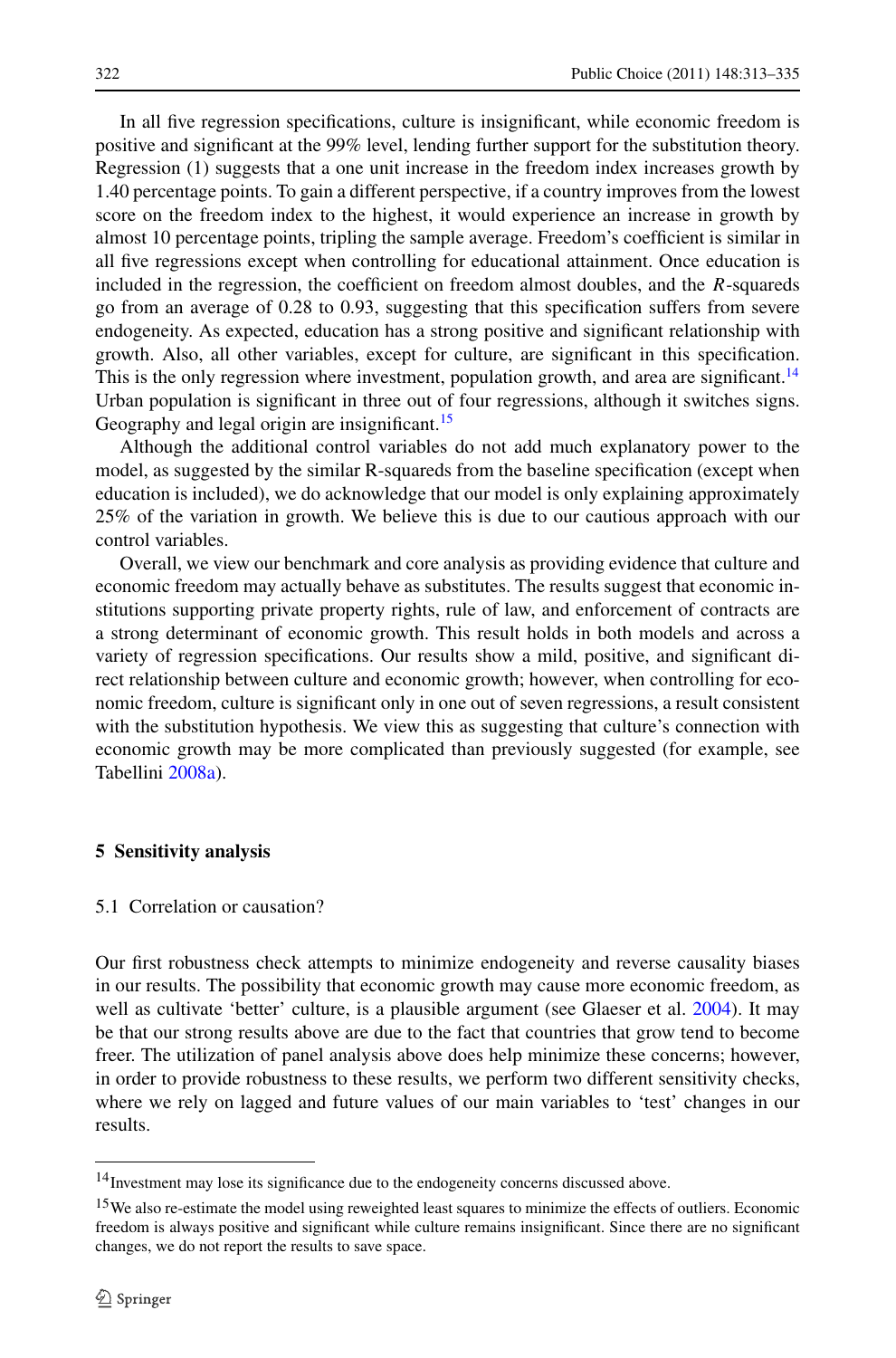|                     | Dependent var: growth rate |            |             |
|---------------------|----------------------------|------------|-------------|
|                     | (1)                        | (2)        | (3)         |
| Culture             | 0.36                       | 0.30       | 0.30        |
|                     | (0.22)                     | (0.20)     | (0.20)      |
| Econ freedom        | $0.42*$                    | $0.40*$    | 0.38        |
| $(1$ pd. Lag)       | (0.21)                     | (0.23)     | (0.26)      |
| Invest/GDP          |                            | 0.16       | $0.16*$     |
|                     |                            | (0.10)     | (0.09)      |
| Pop. growth         |                            | $-1.09$    | $-0.73$     |
|                     |                            | (0.71)     | (0.72)      |
| Urban pop. %        |                            |            | 0.12        |
|                     |                            |            | (0.11)      |
| Area (log)          |                            |            | 287         |
|                     |                            |            | (414)       |
| Initial gdppc (log) | $-2.59***$                 | $-3.60***$ | $-4.72$ *** |
|                     | (0.61)                     | 0.79)      | (1.32)      |
| Constant            | $22.82***$                 | $30.62***$ | $-3,681$    |
|                     | (4.97)                     | (6.36)     | (5, 347)    |
| Observations        | 168                        | 168        | 166         |
| Number of countries | 69                         | 69         | 67          |
| Adj. $R$ -squared   | 0.08                       | 0.14       | 0.16        |

**Table 3** Economic freedom, culture, and growth; Panel fixed effects regressions with lagged values

Note: Robust and clustered standard errors are in parentheses. Significance level: \*\*\* at 1%, \*\*at 5%,  $*$ at 10%

This methodology is common in the economic freedom literature (for example, see Gwartney et al. 1999; Dawson 2003). We do recognize the possibility of using instrumental variable analysis, but choose not to pursue this strategy, as it is often difficult to find two valid instruments that satisfy all the necessary criteria and do not provide inconsistent results (for example, see Bound et al. 1995). We acknowledge that our robustness checks are imperfect and do not necessarily imply that we are capturing the causal relationships between freedom, culture, and growth; however, we view it as lending support to the main hypothesis.

We begin by re-estimating our main regressions, replacing economic freedom with its one-period lag. This implies that the average of economic freedom from 1970 to 1974 is now matched with growth from the second period, the average from 1975 to 1979, and so on. The results are reported below in Table 3.

As shown, lagged freedom exhibits a positive and significant relationship with growth in two out of three regressions. For example, in column (1), a one-unit increase in economic freedom increases growth by 0.42 percentage points in the following period and explains 8% of the variation. Freedom's coefficient is smaller than before, suggesting that our previous results possibly suffered from endogeneity biases. Culture is insignificant in all three regressions, consistent with our previous findings. These results support our claim above that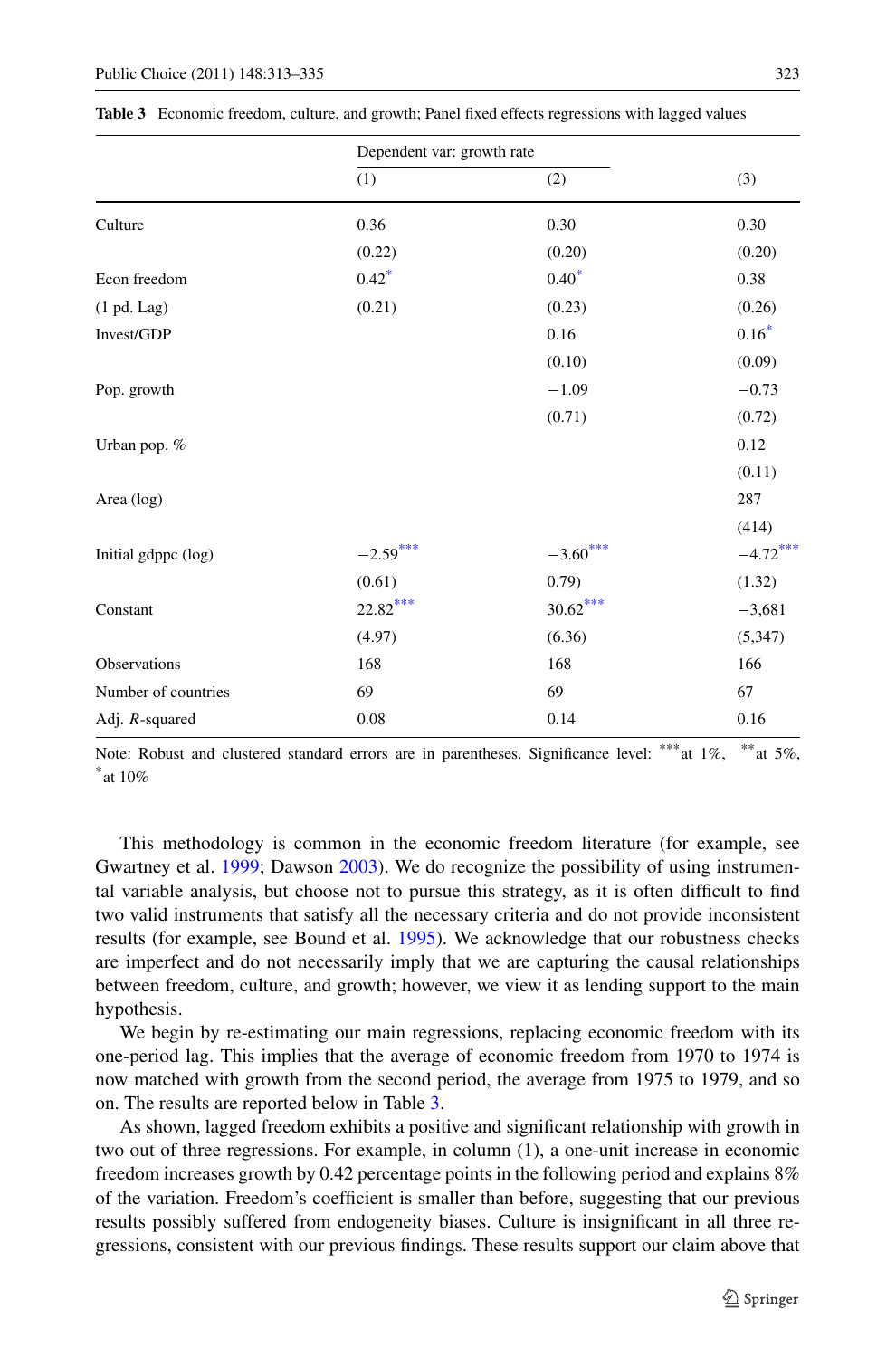economic freedom is a primary determinant of economic growth and that culture's impact diminishes in the presence of strong economic institutions.

In order to provide a more 'direct' test for reverse causality, we provide a simple check where we utilize both lagged and future values of *changes* in freedom, changes in culture, and our growth rate. If reverse causality is driving our results, we expect that changes in income, i.e., the growth rate, will subsequently change freedom and, culture, or both; however, if freedom or culture is causing growth, then we expect changes in these variables to be associated with growth in the following period. Therefore, we analyze changes in these variables, as opposed to levels, for this specification only.

To test this proposition, the first four regressions keep growth as our dependent variable but use a one-period lag or one-period future value of either change in freedom or change in culture as the independent variables (only initial GDP pc is also included). Next, we use either change in freedom or change in culture as the dependent variable and the growth rate as the only independent variable.

If our main results suffer from reverse causality and economic growth causes more freedom or enhances cultural aspects directly, the future values of freedom and culture should be statistically significant when growth is the dependent variable. However, as shown in columns (2) and (4), this is not the case. These results suggest that growth is not correlated with changes in freedom or culture in the future. The evidence suggests that economic growth is not causing changes in freedom or culture. This claim is also supported by regressions (5) and (6), where either change in freedom or change in culture is the dependent variable, and the growth rate, lagged one period, is the only independent variable. In both regressions, economic growth is insignificant. Economic growth in the previous period exerted no effect on either freedom or culture in the following period. However, economic freedom in the previous period (the lagged value), as shown in regression (1), continues to support economic growth in the following period (a coefficient of 0.64 and a significance level at 1%), supporting our previous findings. The lagged change in culture is insignificant, also supporting our previous findings.<sup>16</sup>

#### 5.2 Subcomponents of indices

Although our focus throughout the analysis is on both the overall freedom index and culture index, we estimate our main fixed effects regression specification (controlling for initial GDP) with subcomponents from both indices. We do so to address possible measurement error concerns and to further understand how different aspects of culture and economic freedom may affect growth (for example, see Carlsson and Lundström 2002; Tabellini 2009). The results are not reported but are summarized below.

We first estimate the effects of trust, respect, self-control, and obedience independently, with and without economic freedom. When economic freedom is not included in the specification, respect and self-control are positively and significantly related to growth, while trust and obedience are insignificant. Once we control for economic freedom, only self-control is positive and significant. Next, we include all four measures of culture, with and without economic freedom, and find that only self-control is positive and significant (in both regressions). Lastly, we include only trust and respect in the regression and find that respect is positive and significant when economic freedom is not included; however, respect

<sup>16</sup>We also ran these regressions without controlling for initial GDP per capita and found no significant changes.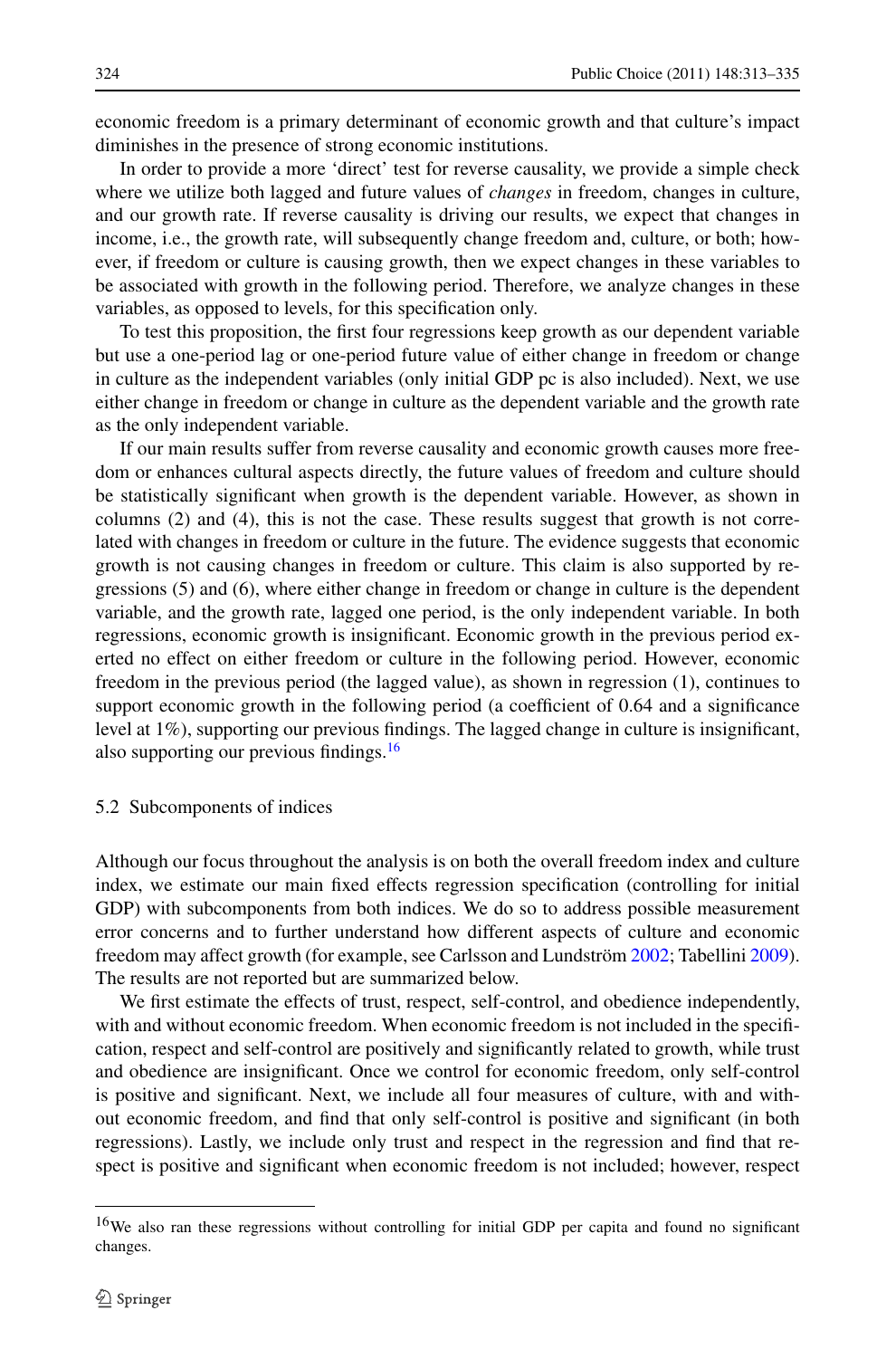values

|                        | Dep. var: growth rate |             |          |            | Dep. var: change<br>freedom | Dep. var: change<br>culture |
|------------------------|-----------------------|-------------|----------|------------|-----------------------------|-----------------------------|
|                        | (1)                   | (2)         | (3)      | (4)        | (5)                         | (6)                         |
| Change econ<br>freedom | $0.638***$            |             |          |            |                             |                             |
| $(1$ pd. Lag)          | (0.237)               |             |          |            |                             |                             |
| Change econ<br>freedom |                       | $-0.015$    |          |            |                             |                             |
| $(1$ pd.<br>Forward)   |                       | (0.211)     |          |            |                             |                             |
| Change<br>culture      |                       |             | 0.031    |            |                             |                             |
| $(1$ pd. Lag)          |                       |             | (0.029)  |            |                             |                             |
| Change<br>culture      |                       |             |          | $-0.003$   |                             |                             |
| $(1$ pd.<br>Forward)   |                       |             |          | (0.014)    |                             |                             |
| Growth                 |                       |             |          |            | $-0.003$                    | 0.787                       |
| $(1$ pd. Lag)          |                       |             |          |            | (0.012)                     | (1.114)                     |
| Initial gdppc          | $-3.131***$           | $-4.025***$ | $-0.917$ | $-1.971$ * | 0.200                       | $-25.865*$                  |
| (log)                  | (0.756)               | (0.727)     | (3.261)  | (1.094)    | (0.159)                     | (15.053)                    |
| Constant               | $30.421***$           | 38.021***   | 11.930   | $20.350**$ | $-1.508$                    | 235.466*                    |
|                        | (6.555)               | (6.232)     | (29.987) | (9.908)    | (1.371)                     | (136.660)                   |
| <b>Observations</b>    | 437                   | 551         | 81       | 99         | 553                         | 107                         |
| Number of<br>countries | 111                   | 120         | 50       | 53         | 121                         | 56                          |
| Adj.<br>$R$ -squared   | 0.09                  | 0.10        | 0.03     | 0.02       | 0.00                        | 0.04                        |

Note: Robust and clustered standard errors are in parentheses. Significance level: \*\*\* at 1%, \*\* at 5%,  $*$ at 10%

loses significance once we control for economic freedom. Trust is insignificant in both. In all regression specifications, economic freedom is positive and significant, supporting our previous findings.

In addition to breaking down the culture index, we also separate the freedom index into its five main categories: size of government, access to sound money, legal structure and security of private ownership, freedom to trade internationally, and regulation of credit, business and labor. We first rerun the main fixed effects regression, controlling for initial income and one of the areas of freedom individually. When culture is not included in the regressions, all five areas are positive and significant, as expected. When culture is included, we find that area one, representing low levels of government spending, and area four, freedom to trade, as well as culture, positively and significantly impact growth. Area five (minimal regulation) also is positive and significant, but culture is insignificant. Areas two and three are insignificant along with culture. When all five are included simultaneously, areas three and four are positive and significant if culture is not included, and area five is significant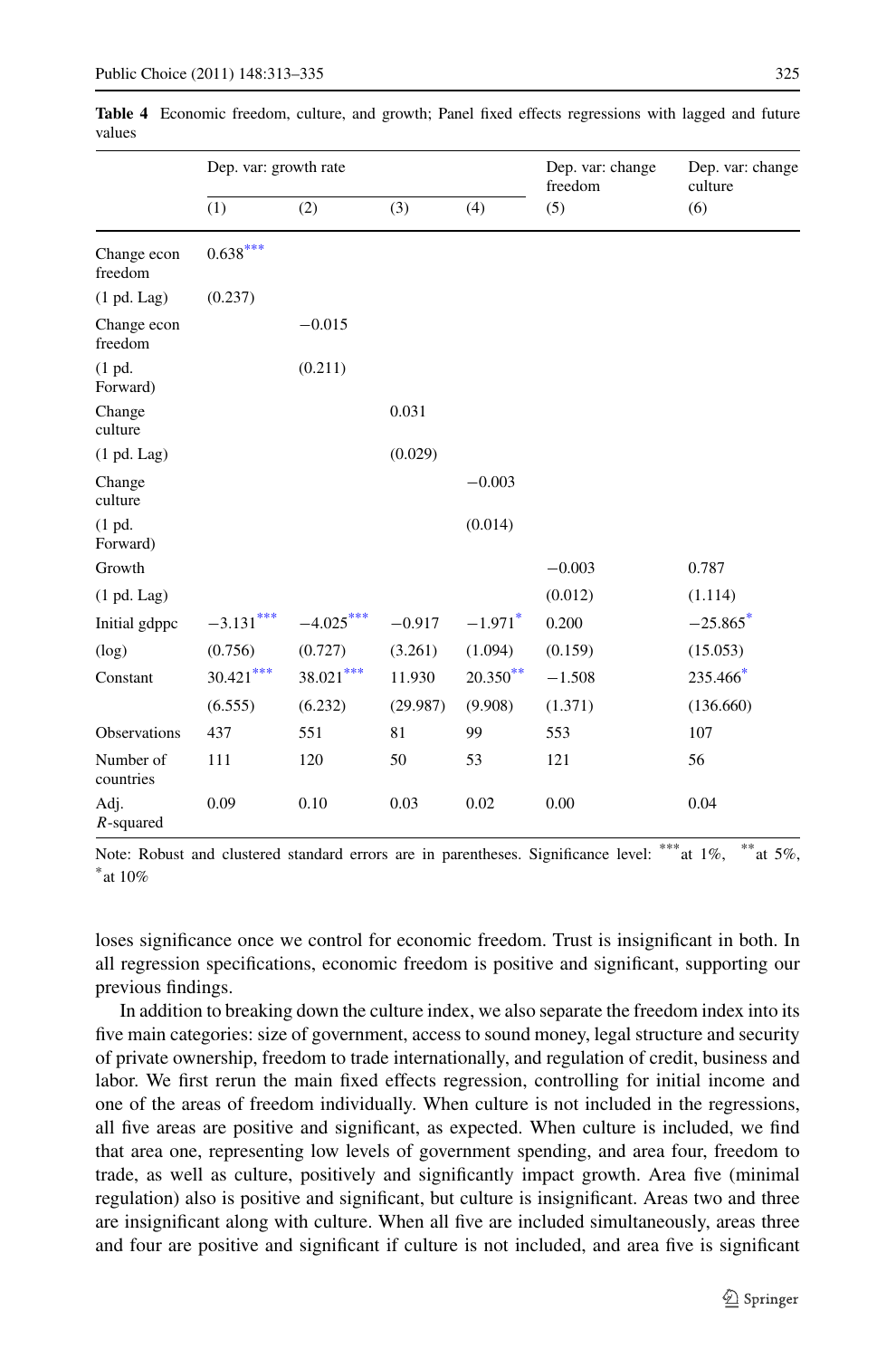when culture is included. Culture remains insignificant. Although each component of the freedom index is not always significant, the basic result still holds.

## 5.3 Subsamples

As a final robustness check, we separate countries into two different groups based on the sample average scores of either the growth rate or economic freedom. We rerun the regression controlling for culture, economic freedom and initial income. The results are not reported but are summarized below. Our first subsample separates countries into high growth (above 3.5%) or low growth (below 3.5%) countries. For high growth countries, we find a similar result as before where economic freedom is positive and significant and culture is insignificant. However, in countries with higher growth rates, neither culture nor economic freedom is significant.

Our second subsample separates countries into free (freedom score above 5.8) or unfree (below 5.8) countries. For the unfree group, we again find a positive and significant impact from economic freedom and an insignificant effect from culture. In freer countries, an interesting result emerges. Culture and freedom are both positive and significant, suggesting that culture matters more for growth in relatively freer countries supporting the complementarity hypothesis. The results from the low growth sample and the group of unfree countries support the substitution hypothesis. Overall, these results suggest that culture and economic freedom may act as substitutes *or* complements, depending on a particular country's level of economic growth or freedom.

## **6 Conclusion**

While both culture and economic freedom are recognized as potentially important for economic growth, a comprehensive empirical study examining the relative effects of both is absent from the literature. Our paper is one attempt to fill this gap, providing an answer to the substitute-complement query.

Our results indicate that economic freedom is relatively more important for growth than culture, though we do not dismiss the effects of culture on growth. Culture is significant in several specifications, but has a smaller effect than that of economic freedom. The significance of the culture variable disappears in the majority of regressions including economic freedom, suggesting that culture and economic freedom may be best described as substitutes. One possible explanation for this finding is that when private property rights and contracts are not formally enforced, individuals rely on informal norms, such as trust and respect, to substitute for this function. Once economic institutions exist that formally provide these functions, culture becomes less important and may not display such a strong effect in the growth regression.

Culture may also affect economic growth through indirect channels, such as promoting the establishment of economic freedom. Future research could explore the interaction and feedback between culture and freedom, providing new insights into the determinants of economic growth and how formal and informal institutions support a prosperous society.

**Acknowledgements** We thank the Charles G. Koch Charitable Foundation for financial support. We also thank two anonymous referees, Peter T. Leeson, Christopher J. Coyne, Russell S. Sobel, and the participants from the 2009 Southern Economic Association Conference for valuable comments and suggestions.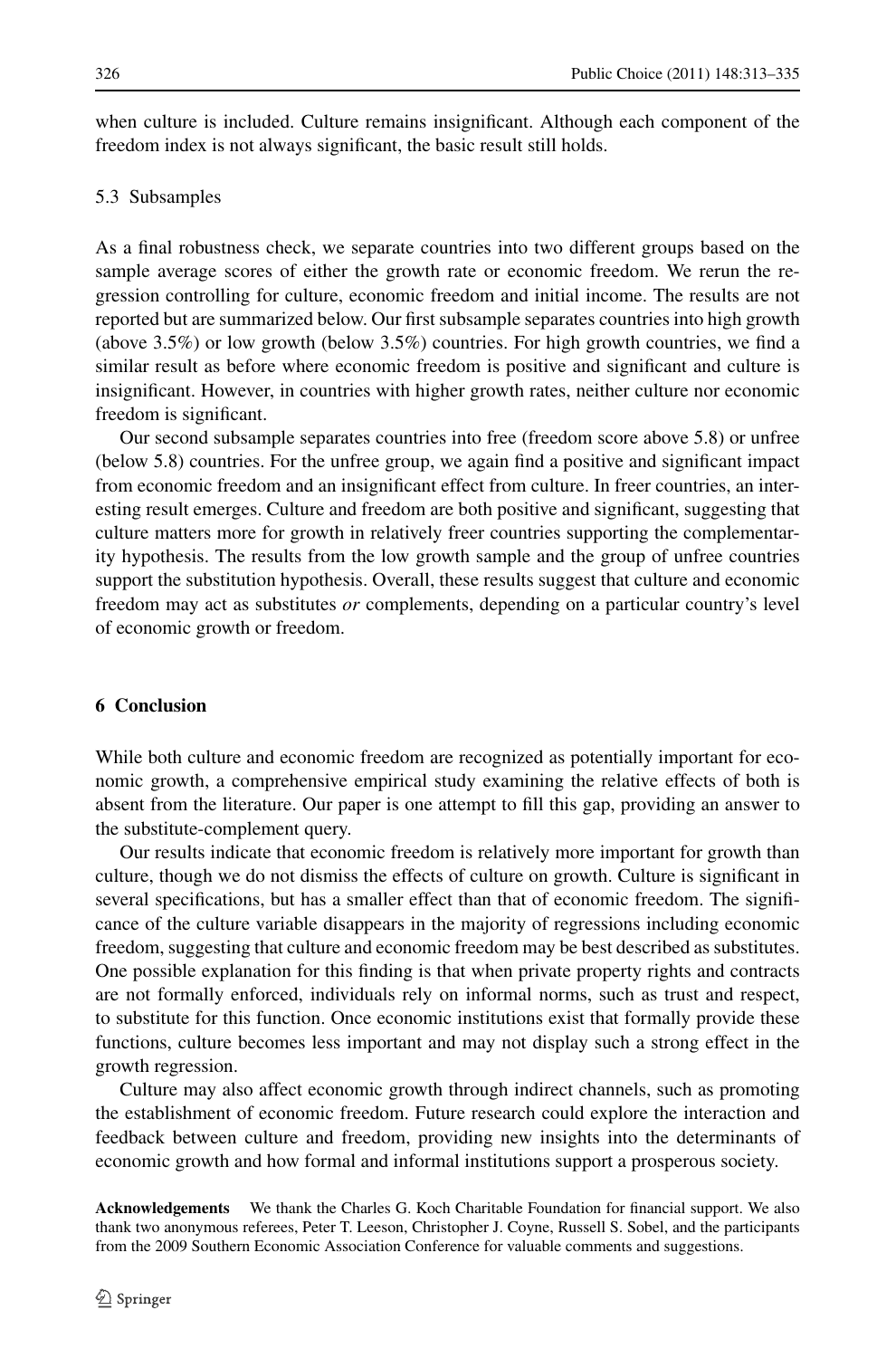# **Appendix 1**

| Variable                     | Data description                                                                                                                                                                                                                                                                                                                                                                                                                                                                                                                                                                                                                                                                                                                                                                                                                                                                                             | Data source                                               |
|------------------------------|--------------------------------------------------------------------------------------------------------------------------------------------------------------------------------------------------------------------------------------------------------------------------------------------------------------------------------------------------------------------------------------------------------------------------------------------------------------------------------------------------------------------------------------------------------------------------------------------------------------------------------------------------------------------------------------------------------------------------------------------------------------------------------------------------------------------------------------------------------------------------------------------------------------|-----------------------------------------------------------|
| GDP growth                   | Growth of GDP per capita, PPP basis, constant 2000<br>international dollars.                                                                                                                                                                                                                                                                                                                                                                                                                                                                                                                                                                                                                                                                                                                                                                                                                                 | World Development<br>Indicators (2006)                    |
| Economic<br>freedom          | Economic freedom of the World is compiled by the Fraser<br>Institute and measures the level of economic freedom on a<br>scale from zero to ten, with ten representing a greater<br>degree of freedom. The index utilizes 21 components<br>grouped in seven broad categories: size of government,<br>economic structure and use of markets, monetary policy<br>and price stability, freedom to use alternative currencies,<br>legal structure and security of security of private<br>ownership, freedom to trade with foreigners, and freedom<br>of exchange in capital markets. The index is available from<br>1970 onwards, based on 5 year intervals from 1970 to<br>2000; after 2000 it is reported on an annual basis.                                                                                                                                                                                   | Fraser Institute, <i>Economic</i><br>Freedom on the World |
| Culture                      | The sum of three positive beliefs (control, respect, trust)<br>minus the negative belief (obedience). Trust is measured as<br>the percentage of respondents who answered that "Most<br>people can be trusted," respect is measured as the<br>percentage of respondents that mentioned the quality<br>"tolerance and respect for other people" as being<br>important, control is measured as the unconditional<br>average response (multiplied by 10) to the question asking<br>to indicate how much freedom of choice and control in<br>your life you have over the way your life turns out (scaled<br>from 1 to 10), obedience is the percentage of respondents<br>that mentioned obedience as being important. PCA culture<br>is constructed by using principle component analysis to<br>extract the common variation among all four components.<br>Both indices are normalized to range between 0 and 10. | European and World Values<br>Surveys, 1981-2007           |
| GDP pc $(log)$               | Real GDP per capita in 2000 constant dollars, log form.                                                                                                                                                                                                                                                                                                                                                                                                                                                                                                                                                                                                                                                                                                                                                                                                                                                      | Penn World Tables version<br>6.2                          |
| Investment<br>share of GDP   | Ratio of total investment to GDP in 2000 constant dollars.                                                                                                                                                                                                                                                                                                                                                                                                                                                                                                                                                                                                                                                                                                                                                                                                                                                   | Penn World Tables version<br>6.2                          |
| Log area                     | Logarithm of total area of a country.                                                                                                                                                                                                                                                                                                                                                                                                                                                                                                                                                                                                                                                                                                                                                                                                                                                                        | World Development<br>Indicators (2006)                    |
| Population<br>growth         | Growth rate of population.                                                                                                                                                                                                                                                                                                                                                                                                                                                                                                                                                                                                                                                                                                                                                                                                                                                                                   | World Development<br>Indicators (2006)                    |
| Urban<br>population          | Percentage of population living in an urban area.                                                                                                                                                                                                                                                                                                                                                                                                                                                                                                                                                                                                                                                                                                                                                                                                                                                            | World Development<br>Indicators (2006)                    |
| Primary school<br>enrollment | Total number of pupils enrolled in primary school.                                                                                                                                                                                                                                                                                                                                                                                                                                                                                                                                                                                                                                                                                                                                                                                                                                                           | World Development<br>Indicators (2006)                    |
| Geography                    | Measured as the absolute value of the latitude of the<br>country, scaled to values between 0 and 1 (0 is the equator)                                                                                                                                                                                                                                                                                                                                                                                                                                                                                                                                                                                                                                                                                                                                                                                        | La Porta et al. $(1999)$                                  |
| Legal origin                 | Dummy variables representing English or French legal<br>origins.                                                                                                                                                                                                                                                                                                                                                                                                                                                                                                                                                                                                                                                                                                                                                                                                                                             | La Porta et al. $(1999)$                                  |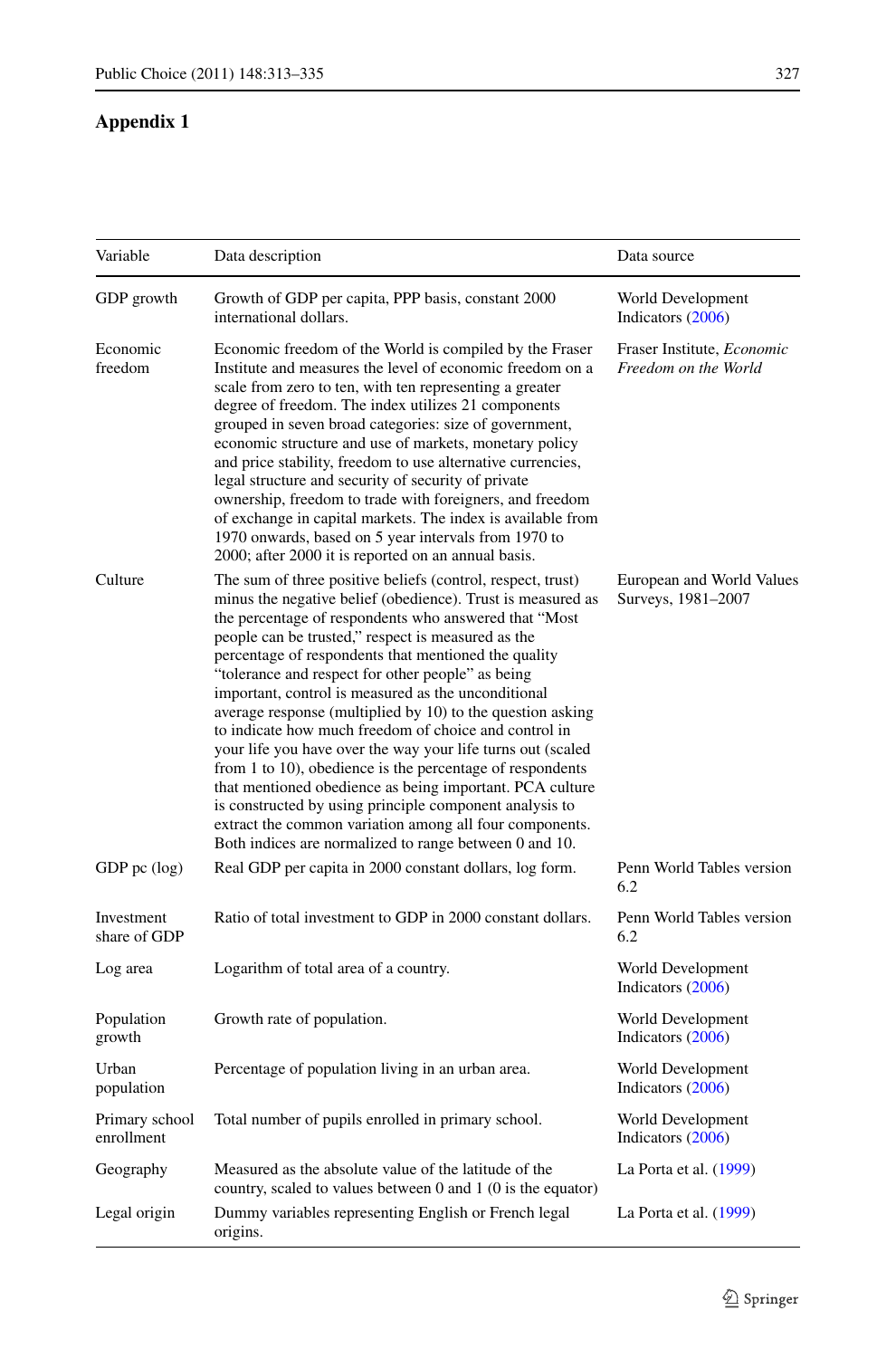| Country                  | Culture |                | Growth  |                |       | Economic freedom |         |      |
|--------------------------|---------|----------------|---------|----------------|-------|------------------|---------|------|
|                          | Index   | Rank           | Rate    | Rank           | Index | Rank             | Change  | Rank |
| Albania                  | 2.89    | 73             | 2.44    | 103            | 4.97  | 95               | 1.09    | 10   |
| Algeria                  | 1.59    | 86             | 4.16    | 45             | 4.00  | 127              | 0.17    | 64   |
| Andorra                  | 5.25    | 23             |         |                |       |                  |         |      |
| Argentina                | 4.65    | 36             | 2.41    | 105            | 4.90  | 97               | 0.20    | 59   |
| Armenia                  | 4.15    | 50             | 0.33    | 131            | 6.46  | 30               |         |      |
| Australia                | 7.16    | 9              | 3.53    | 66             | 7.37  | 9                | 0.10    | 84   |
| Austria                  | 6.50    | 15             | 2.97    | 85             | 6.83  | 20               | 0.19    | 61   |
| Azerbaijan               | 3.72    | 57             | $-1.13$ | 137            | 5.65  | 70               |         |      |
| Bahamas, The             |         |                | 3.18    | 80             | 6.51  | 25               | 0.00    | 105  |
| Bahrain                  |         |                | 3.81    | 54             | 7.11  | 15               | $-0.05$ | 117  |
| Bangladesh               | 4.81    | 29             | 3.39    | 72             | 4.47  | 118              | 0.47    | 23   |
| <b>Barbados</b>          |         |                | 3.00    | 83             | 6.31  | 34               | 0.05    | 98   |
| <b>Belarus</b>           | 4.19    | 49             | 0.78    | 129            |       |                  |         |      |
| Belgium                  | 4.74    | 31             | 2.70    | 97             | 7.31  | 10               | $-0.05$ | 118  |
| <b>Belize</b>            |         |                | 5.98    | 16             | 5.67  | 68               | 0.20    | 60   |
| Benin                    |         |                | 3.49    | 68             | 5.30  | 81               | 0.09    | 88   |
| <b>Bolivia</b>           |         |                | 2.47    | 102            | 5.27  | 84               | 0.50    | 21   |
| Bosnia and Herzegovina   | 3.36    | 67             | 19.47   | $\mathbf{1}$   |       |                  |         |      |
| Botswana                 |         |                | 9.90    | $\overline{4}$ | 6.19  | 38               | 0.42    | 27   |
| <b>Brazil</b>            | 2.26    | 78             | 4.48    | 35             | 4.68  | 112              | 0.09    | 87   |
| Bulgaria                 | 4.25    | 45             | 1.29    | 124            | 4.89  | 98               | 0.22    | 52   |
| Burkina Faso             | 0.92    | 89             | 3.68    | 60             |       |                  |         |      |
| Burundi                  |         |                | 2.69    | 98             | 4.55  | 114              | 0.11    | 79   |
| Cameroon                 |         |                | 3.66    | 61             | 5.53  | 76               | 0.11    | 81   |
| Canada                   | 7.56    | 8              | 3.42    | 71             | 7.73  | 6                | 0.01    | 104  |
| Central African Republic |         |                | 1.34    | 123            | 4.47  | 119              | 0.30    | 38   |
| Chad                     |         |                | 3.23    | 78             | 4.84  | 102              | 0.28    | 40   |
| Chile                    | 3.67    | 59             | 4.34    | 38             | 5.94  | 54               | 0.57    | 19   |
| China                    | 8.04    | 6              | 8.80    | 5              | 5.28  | 83               | 0.39    | 30   |
| Colombia                 | 3.65    | 60             | 4.02    | 51             | 5.15  | 91               | 0.01    | 103  |
| Congo, Dem. Rep.         |         |                | $-0.18$ | 133            | 3.72  | 130              | $-0.02$ | 110  |
| Congo, Rep.              |         |                | 4.38    | 37             | 4.52  | 115              | $-0.01$ | 106  |
| Costa Rica               |         |                | 4.84    | 29             | 6.27  | 36               | 0.20    | 58   |
| Cote d'Ivoire            |         |                | 3.26    | 76             | 5.66  | 69               | 0.11    | 80   |
| Croatia                  | 5.08    | 26             | $-0.13$ | 132            | 5.19  | 89               | 1.81    | 3    |
| Cyprus                   | 3.38    | 66             | 6.32    | 14             | 6.02  | 53               | 0.21    | 55   |
| <b>Czech Republic</b>    | 5.49    | 21             | 0.85    | 128            | 6.30  | 35               | 0.98    | 11   |
| Denmark                  | 9.02    | $\overline{2}$ | 2.17    | 110            | 7.00  | 17               | 0.09    | 85   |

## **Appendix 2: Summary and rank of data—average 1970–2004**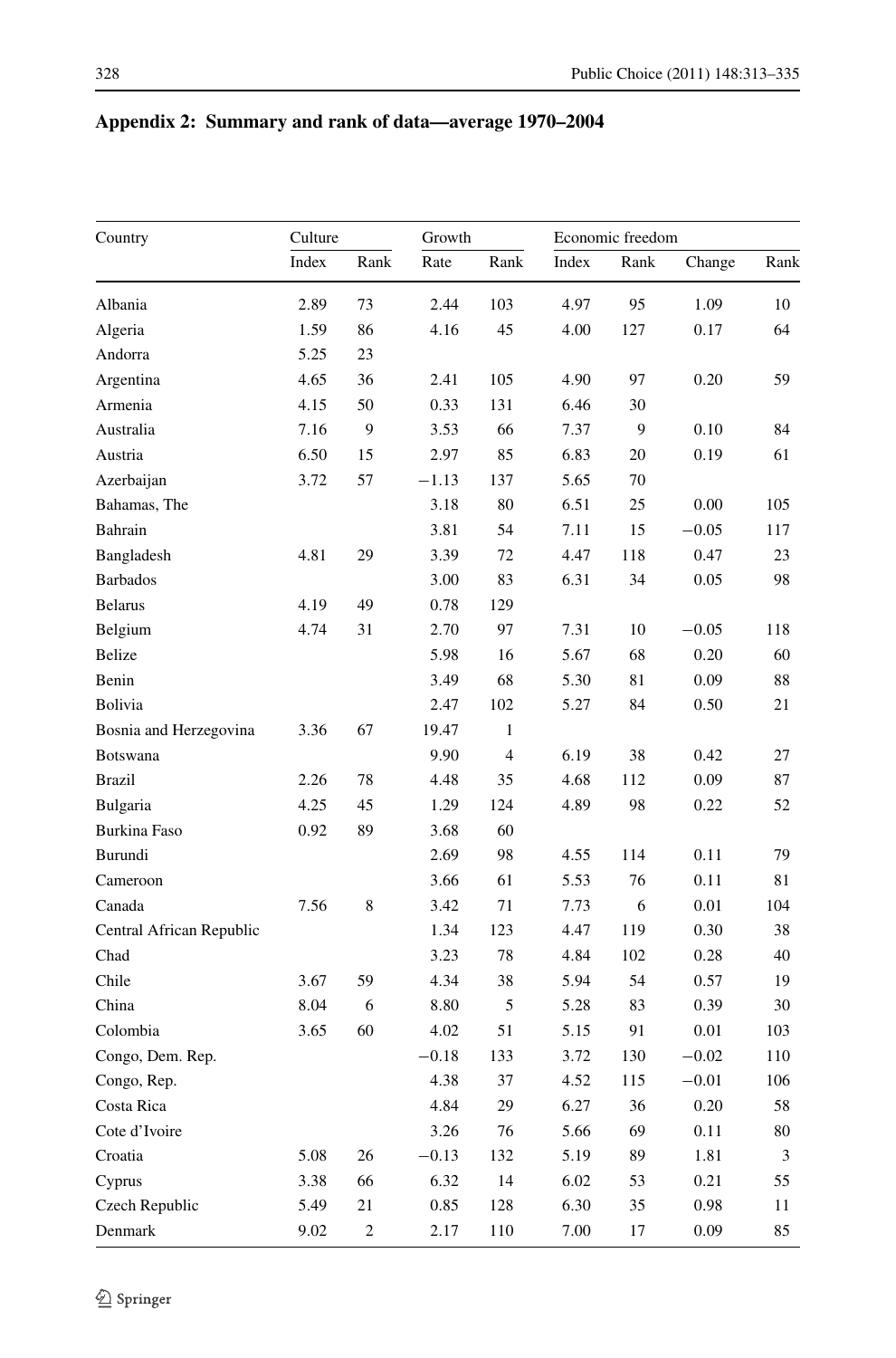| Country                                              | Culture      |                | Growth                          |                        |                              | Economic freedom     |                         |                 |
|------------------------------------------------------|--------------|----------------|---------------------------------|------------------------|------------------------------|----------------------|-------------------------|-----------------|
|                                                      | Index        | Rank           | Rate                            | Rank                   | Index                        | Rank                 | Change                  | Rank            |
| Dominican Republic                                   | 4.20         | 48             | 4.99                            | 27                     | 5.42                         | 78                   | 0.21                    | 56              |
| Ecuador                                              |              |                | 3.84                            | 53                     | 5.08                         | 93                   | 0.27                    | 45              |
| Egypt, Arab Rep.                                     | 2.68         | 74             | 5.18                            | 22                     | 5.19                         | 88                   | 0.44                    | 25              |
| El Salvador                                          | 2.28         | 77             | 2.57                            | 100                    | 5.61                         | 73                   | 0.64                    | 16              |
| Estonia                                              | 4.59         | 37             | 1.81                            | 116                    | 6.58                         | 24                   | 2.06                    | 1               |
| Ethiopia                                             | 2.58         | 75             | 3.13                            | 82                     |                              |                      |                         |                 |
| Fiji                                                 |              |                | 3.43                            | 70                     | 5.78                         | 61                   | 0.13                    | 73              |
| Finland                                              | 8.71         | $\mathfrak{Z}$ | 3.15                            | 81                     | 7.13                         | 14                   | 0.09                    | 86              |
| France                                               | 4.27         | 44             | 2.95                            | 86                     | 6.47                         | 29                   | 0.06                    | 94              |
| Gabon                                                |              |                | 4.53                            | 34                     | 4.69                         | 110                  | 0.35                    | 34              |
| Georgia                                              | 3.87         | 54             | 1.35                            | 122                    | 6.16                         | 39                   |                         |                 |
| Germany                                              | 6.63         | 14             | 2.22                            | 108                    | 7.48                         | 8                    | $-0.04$                 | 115             |
| Ghana                                                | 0.77         | 90             | 2.68                            | 99                     | 4.42                         | 120                  | 0.49                    | 22              |
| Greece                                               | 5.22         | 24             | 3.50                            | 67                     | 6.08                         | 46                   | 0.08                    | 89              |
| Guatemala                                            |              |                | 3.74                            | 57                     | 6.07                         | 47                   | 0.06                    | 97              |
| Guinea-Bissau                                        |              |                | 2.43                            | 104                    | 3.93                         | 128                  | 0.79                    | 13              |
| Guyana                                               |              |                | 1.69                            | 119                    | 5.27                         | 85                   | 1.18                    | 8               |
| Haiti                                                |              |                | 0.76                            | 130                    | 6.07                         | 48                   | $-0.12$                 | 119             |
| Honduras                                             |              |                | 3.93                            | 52                     | 6.06                         | 49                   | 0.15                    | 68              |
| Hong Kong, China                                     | 5.71         | 18             | 6.60                            | 12                     | 8.97                         | $\mathbf{1}$         | $-0.04$                 | 113             |
| Hungary                                              | 4.01         | 52             | 2.90                            | 88                     | 5.74                         | 65                   | 0.63                    | 17              |
| Iceland                                              | 6.87         | 11             | 3.70                            | 59                     | 6.32                         | 32                   | 0.19                    | 62              |
| India                                                | 3.17         | 71             | 4.73                            | 30                     | 5.28                         | 82                   | 0.16                    | 66              |
| Indonesia                                            | 5.11         | 25             | 5.95                            | 17                     | 5.77                         | 63                   | 0.15                    | 67              |
| Iran, Islamic Rep.                                   | 4.76         | 30             | 2.74                            | 95                     | 4.99                         | 94                   | 0.03                    | 101             |
| Iraq                                                 | 3.63         | 61             | 13.55                           | $\sqrt{2}$             |                              |                      |                         |                 |
| Ireland                                              | 5.35         | 22             | 5.06                            | 25                     | 7.25                         | 12                   | 0.14                    | 71              |
| Israel                                               |              |                | 5.08                            | 23                     | 4.86                         | 99                   | 0.29                    | 39              |
| Italy                                                | 4.83         | 28             | 2.83                            | 92                     | 6.05                         | 50                   | 0.14                    | 70              |
| Jamaica                                              |              |                | 1.82                            | 114                    | 5.67                         | 67                   | 0.70                    | 15              |
| Japan                                                | 6.76         | 12             | 4.15                            | 46                     | 7.02                         | 16                   | 0.06                    | 96              |
| Jordan                                               | 4.38         | 42             | 6.40                            | 13                     | 5.87                         | 57                   | 0.32                    | 36              |
| Kenya                                                |              |                | 4.62                            | 31                     | 5.15                         | 90                   | 0.26                    | 47              |
| Korea, Rep.                                          | 5.78         | 17             | 7.48                            | $\tau$                 | 5.92                         | 55                   | 0.25                    | 51              |
| Kuwait                                               |              |                | 4.44                            | $36\,$                 | 6.12                         | 43                   | 0.46                    | 24              |
| Kyrgyz Republic                                      | 3.83         | 55             | 1.14                            | 125                    |                              |                      |                         |                 |
| Latvia                                               | 4.65         | 35             | 3.18                            | 79                     | 5.85                         | 58                   | 1.89                    | 2               |
| Lithuania                                            | 4.65         | 34             | $-0.81$                         | 135                    | 5.72                         | 66                   | 1.66                    | 4               |
|                                                      |              |                |                                 |                        |                              |                      |                         |                 |
|                                                      |              |                |                                 |                        |                              |                      |                         |                 |
|                                                      |              |                |                                 |                        |                              |                      |                         |                 |
|                                                      |              |                |                                 |                        |                              |                      |                         |                 |
| Luxembourg<br>Macedonia, FYR<br>Madagascar<br>Malawi | 5.60<br>4.11 | 20<br>51       | 4.06<br>$-0.78$<br>1.64<br>4.29 | 50<br>134<br>120<br>41 | 7.82<br>5.77<br>4.74<br>4.90 | 5<br>64<br>105<br>96 | $-0.01$<br>0.37<br>0.07 | 107<br>33<br>93 |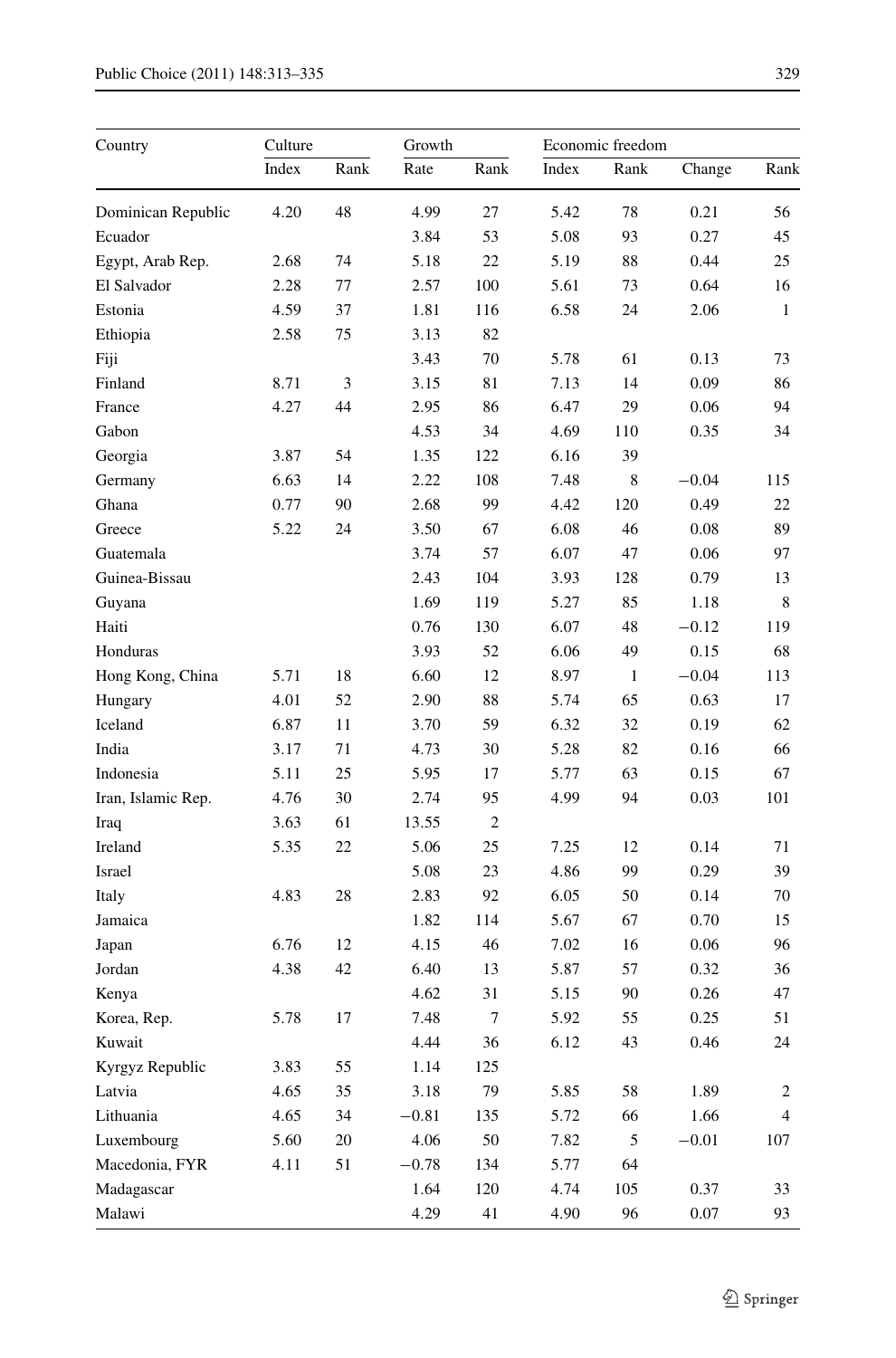| Country                   | Culture |                | Growth  |                |       | Economic freedom |         |      |
|---------------------------|---------|----------------|---------|----------------|-------|------------------|---------|------|
|                           | Index   | Rank           | Rate    | Rank           | Index | Rank             | Change  | Rank |
| Malaysia                  | 4.25    | 46             | 6.67    | 10             | 6.93  | 19               | $-0.04$ | 114  |
| Mali                      | 2.01    | 83             | 3.31    | 75             | 5.27  | 86               | 0.11    | 82   |
| Malta                     | 3.18    | 70             | 6.20    | 15             | 6.03  | 52               | 0.28    | 42   |
| Mauritius                 |         |                | 5.32    | 20             | 6.15  | 41               | 0.39    | 29   |
| Mexico                    | 4.25    | 47             | 4.14    | 47             | 5.89  | 56               | $-0.02$ | 109  |
| Moldova                   | 3.82    | 56             | $-1.23$ | 138            |       |                  |         |      |
| Mongolia                  |         |                | 4.08    | 49             | 6.32  | 33               |         |      |
| Morocco                   | 2.14    | 80             | 4.22    | 44             | 5.24  | 87               | 0.06    | 95   |
| Mozambique                |         |                | 3.71    | 58             | 5.42  | 79               |         |      |
| Myanmar                   |         |                | 4.96    | 28             | 4.50  | 116              | $-0.31$ | 122  |
| Namibia                   |         |                | 2.92    | 87             | 6.21  | 37               | 0.55    | 20   |
| Nepal                     |         |                | 3.57    | 65             | 5.32  | 80               | $-0.05$ | 116  |
| Netherlands               | 7.13    | 10             | 2.88    | 89             | 7.50  | 7                | 0.03    | 102  |
| New Zealand               | 8.50    | $\overline{4}$ | 2.50    | 101            | 7.22  | 13               | 0.25    | 49   |
| Nicaragua                 |         |                | 1.77    | 117            | 4.24  | 124              | 0.62    | 18   |
| Niger                     |         |                | 1.43    | 121            | 4.58  | 113              | $-0.01$ | 108  |
| Nigeria                   | 2.24    | 79             | 3.58    | 62             | 4.09  | 126              | 0.30    | 37   |
| Norway                    | 8.09    | 5              | 3.57    | 64             | 6.67  | 23               | 0.13    | 74   |
| Oman                      |         |                | 10.15   | $\mathfrak{Z}$ | 6.68  | 22               | 0.14    | 71   |
| Pakistan                  | 2.45    | 76             | 5.29    | 21             | 4.86  | 100              | 0.18    | 63   |
| Panama                    |         |                | 4.22    | 43             | 6.51  | 26               | 0.08    | 91   |
| Papua New Guinea          |         |                | 3.37    | 73             | 6.04  | 51               | $-0.13$ | 120  |
| Paraguay                  |         |                | 4.29    | 40             | 5.81  | 60               | 0.12    | 76   |
| Peru                      | 2.06    | 82             | 2.83    | 91             | 4.77  | 103              | 0.38    | 32   |
| Philippines               | 2.11    | 81             | 3.80    | 55             | 5.85  | 59               | 0.15    | 68   |
| Poland                    | 2.94    | 72             | 3.34    | 74             | 4.86  | 101              | 0.75    | 14   |
| Portugal                  | 3.30    | 68             | 3.75    | 56             | 6.13  | 42               | 0.17    | 65   |
| Puerto Rico               | 3.52    | 62             | 4.56    | 33             |       |                  |         |      |
| Romania                   | 4.56    | 38             | 0.86    | 127            | 4.69  | 109              | 0.28    | 44   |
| <b>Russian Federation</b> | 4.51    | 40             | $-0.98$ | 136            | 4.71  | 107              | 1.24    | 5    |
| Rwanda                    | 0.00    | 92             | 4.30    | 39             | 3.84  | 129              | $-0.02$ | 111  |
| Saudi Arabia              | 4.51    | 39             | 5.40    | 18             |       |                  |         |      |
| Senegal                   |         |                | 2.75    | 94             | 5.12  | 92               | 0.26    | 46   |
| Serbia and Montenegro     | 3.20    | 69             | 2.78    | 93             |       |                  |         |      |
| Sierra Leone              |         |                | 0.98    | 126            | 4.71  | 108              | 0.03    | 112  |
| Singapore                 | 3.44    | 65             | 8.19    | 6              | 8.21  | $\overline{c}$   | 0.07    | 92   |
| Slovak Republic           | 3.97    | 53             | 1.72    | 118            | 6.10  | 44               | 1.13    | 9    |
| Slovenia                  | 4.50    | 41             | 2.03    | 111            | 5.57  | 74               | 1.22    | 6    |
| South Africa              | 3.49    | 63             | 2.88    | 90             | 6.10  | 45               | 0.04    | 100  |
| Spain                     | 4.72    | 32             | 3.57    | 63             | 6.48  | 28               | 0.12    | 78   |
| Sri Lanka                 |         |                | 4.59    | 32             | 5.62  | 72               | 0.20    | 57   |
| Sweden                    | 10.00   | $\,1$          | 2.36    | 107            | 6.49  | 27               | 0.25    | 50   |
| Switzerland               | 7.95    | 7              | 1.82    | 115            | 8.14  | $\mathfrak{Z}$   | 0.04    | 99   |
|                           |         |                |         |                |       |                  |         |      |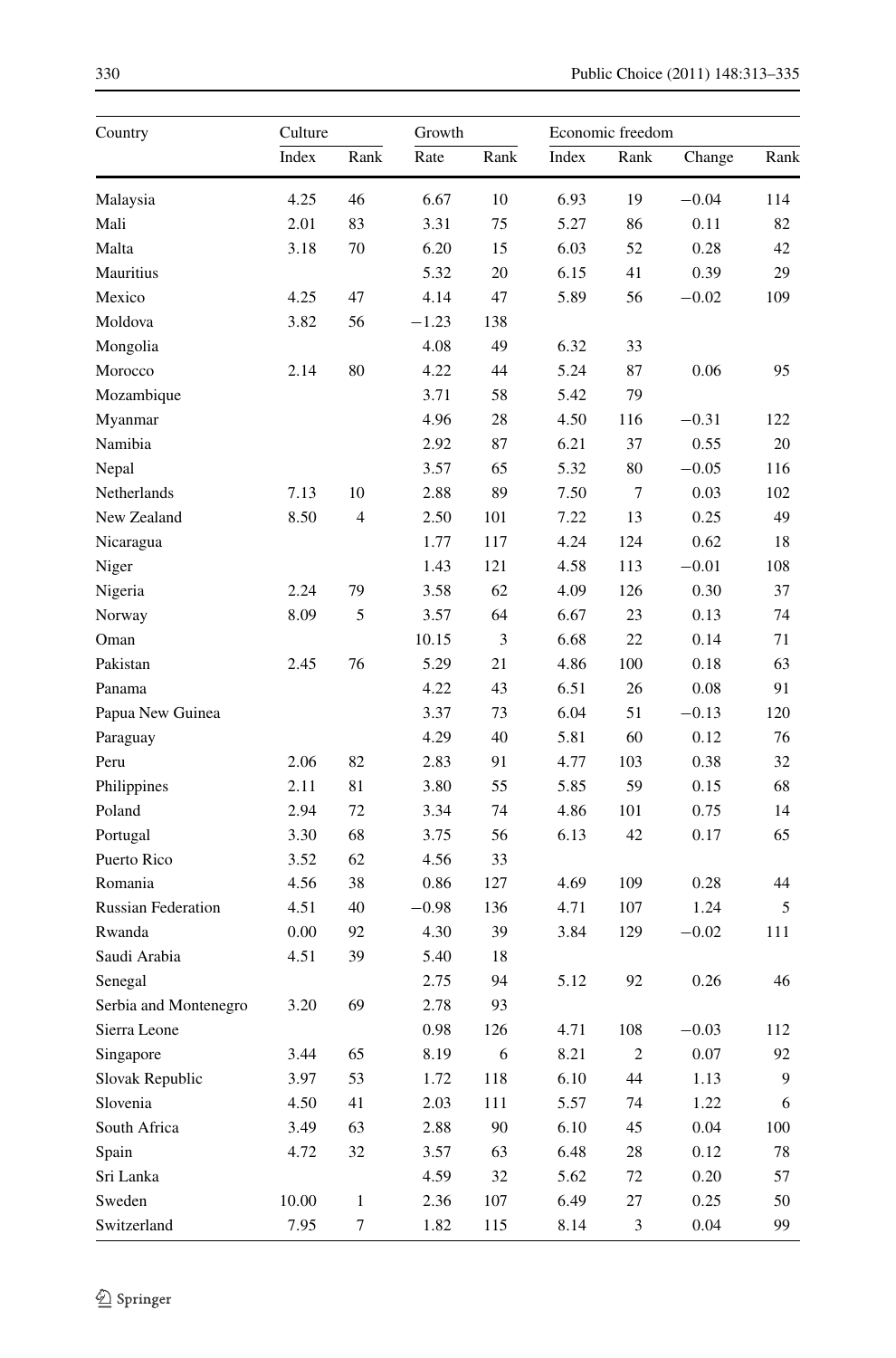## **Table 4** (*Continued*)

| Country                     | Culture |      | Growth  |      |       | Economic freedom |         |      |
|-----------------------------|---------|------|---------|------|-------|------------------|---------|------|
|                             | Index   | Rank | Rate    | Rank | Index | Rank             | Change  | Rank |
| Syrian Arab Republic        |         |      | 5.34    | 19   | 4.32  | 122              | 0.13    | 75   |
| Taiwan                      | 4.35    | 43   |         |      | 6.98  | 18               | 0.08    | 90   |
| Tanzania                    |         |      | 4.11    | 48   | 4.39  | 121              | 0.34    | 35   |
| Thailand                    | 4.70    | 33   | 6.72    | 9    | 6.43  | 31               | 0.12    | 77   |
| Togo                        |         |      | 3.49    | 69   | 4.73  | 106              | 0.22    | 54   |
| Trinidad and Tobago         | 1.81    | 85   | 2.71    | 96   | 5.78  | 62               | 0.44    | 26   |
| Tunisia                     |         |      | 5.06    | 26   | 5.53  | 75               | 0.22    | 53   |
| Turkey                      | 2.01    | 84   | 4.24    | 42   | 4.76  | 104              | 0.28    | 41   |
| Uganda                      | 0.59    | 91   | 5.06    | 24   | 4.12  | 125              | 0.83    | 12   |
| Ukraine                     | 3.44    | 64   | $-1.55$ | 139  | 4.49  | 117              | 1.18    | 7    |
| <b>United Arab Emirates</b> |         |      | 6.82    | 8    | 6.82  | 21               | 0.38    | 31   |
| United Kingdom              | 5.65    | 19   | 2.39    | 106  | 7.25  | 11               | 0.28    | 43   |
| <b>United States</b>        | 6.75    | 13   | 3.25    | 77   | 8.06  | $\overline{4}$   | 0.10    | 83   |
| Uruguay                     | 4.90    | 27   | 1.84    | 113  | 6.15  | 40               | 0.25    | 48   |
| Venezuela, RB               | 3.71    | 58   | 2.19    | 109  | 5.62  | 71               | $-0.35$ | 123  |
| Vietnam                     | 5.84    | 16   | 6.63    | 11   | 5.49  | 77               |         |      |
| Zambia                      | 1.41    | 87   | 1.89    | 112  | 4.68  | 111              | 0.41    | 28   |
| Zimbabwe                    | 1.27    | 88   | 2.98    | 84   | 4.25  | 123              | $-0.26$ | 121  |

## **Appendix 3: Summary statistics**

| Variable             | Obs | Mean     | Std. dev. | Min      | Max       |
|----------------------|-----|----------|-----------|----------|-----------|
| Growth               | 686 | 3.54     | 3.11      | $-11.48$ | 21.21     |
| GDP pc               | 624 | 9,063.55 | 8,775.49  | 488.16   | 59,880.20 |
| Initial gdppc (log)  | 692 | 8.59     | 1.09      | 5.88     | 10.78     |
| Culture              | 228 | 4.82     | 1.82      | 0.00     | 10.00     |
| Econ freedom         | 700 | 5.82     | 1.27      | 2.10     | 9.23      |
| Invest/GDP           | 693 | 16.13    | 8.44      | 2.21     | 50.97     |
| Pop. Growth          | 693 | 1.70     | 1.51      | $-20.36$ | 7.07      |
| Urban pop. $%$       | 693 | 54.82    | 23.39     | 3.67     | 100.00    |
| Area $(log)$         | 679 | 12.19    | 2.01      | 5.77     | 16.61     |
| Primary school rate  | 70  | 0.54     | 0.25      | 0.06     | 0.97      |
| Latitude             | 643 | 0.27     | 0.18      | 0.01     | 0.72      |
| English legal origin | 643 | 0.37     | 0.48      | 0.00     | 1.00      |
| French legal origin  | 643 | 0.42     | 0.49      | 0.00     | 1.00      |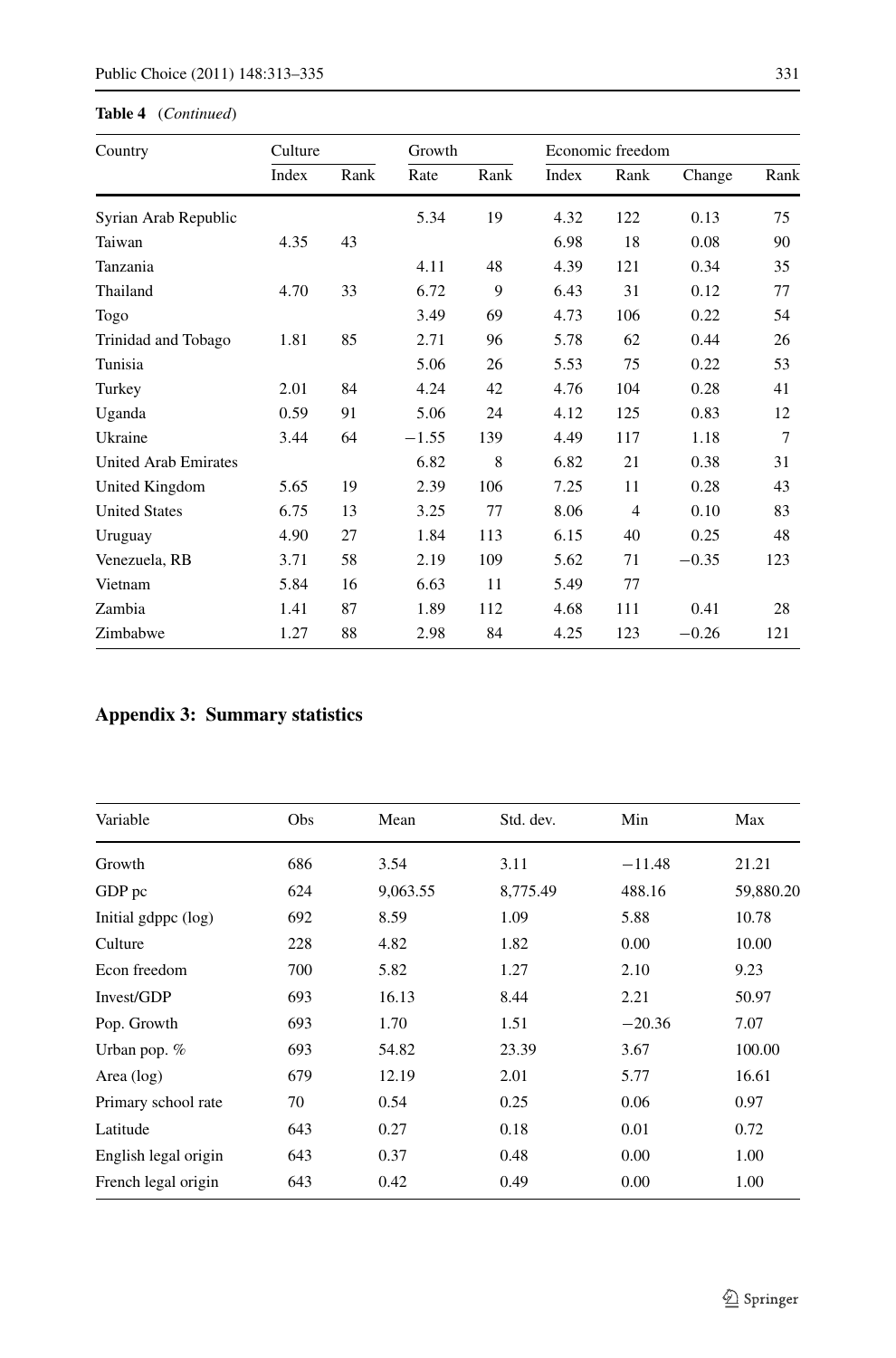| Appendix 4: Pairwise correlations |         |                |         |                                                                              |                |                                 |                                                                       |         |         |         |         |        |
|-----------------------------------|---------|----------------|---------|------------------------------------------------------------------------------|----------------|---------------------------------|-----------------------------------------------------------------------|---------|---------|---------|---------|--------|
|                                   | Growth  | Cult.          |         | Econ free Initial gdppc Invest/GDP Pop growth Urb. pop Area (log) Prim. sch. |                |                                 |                                                                       |         |         | Geo.    | English | French |
| Growth                            |         |                |         |                                                                              |                |                                 |                                                                       |         |         |         |         |        |
| Culture                           | 0.02    | $\overline{0}$ |         |                                                                              |                |                                 |                                                                       |         |         |         |         |        |
| Econ freedom                      | 0.14    | 52             | 1.00    |                                                                              |                |                                 |                                                                       |         |         |         |         |        |
| Initial gdppc (log)               | $-0.08$ | 0.59           | 0.68    |                                                                              |                |                                 |                                                                       |         |         |         |         |        |
| Invest/GDP                        | 0.17    | 0.54           | 0.48    | $1.00$<br>0.40                                                               | 00.1           |                                 |                                                                       |         |         |         |         |        |
| Pop growth                        | 0.18    | $-0.21$        | $-0.28$ | $-0.26$                                                                      | $-0.17$        | 0.001                           |                                                                       |         |         |         |         |        |
| Urban pop <sup>q</sup>            | $-0.07$ | 0.35           | 0.55    | 0.81                                                                         |                |                                 |                                                                       |         |         |         |         |        |
| Area (log)                        | $-0.01$ | 0.07           | $-0.19$ | $-0.15$                                                                      | $0.40$<br>0.04 | $-0.19$<br>0.07<br>0.07<br>0.01 |                                                                       | 00.1    |         |         |         |        |
| Primary school rate               | 0.08    | 0.64           | 0.74    | $0.76$<br>$0.02$                                                             | 0.36           |                                 |                                                                       | 0.05    | 00      |         |         |        |
| Geography                         | 0.04    | $-0.02$        | 0.08    |                                                                              | 0.04           |                                 | $\begin{array}{c} 1.00 \\ -0.13 \\ 0.37 \\ -0.02 \\ 0.95 \end{array}$ | 0.01    | $-0.04$ | 0.00    |         |        |
| English legal origin              | 0.00    | $-0.12$        | $-0.02$ | 0.00                                                                         | $-0.04$        | $-0.05$                         |                                                                       | 0.02    |         | $-0.28$ | 00.1    |        |
| French legal origin               | 0.01    | 0.14           | $-0.02$ | 0.00                                                                         | 0.02           | 0.03                            | $-0.03$                                                               | $-0.03$ | 0.01    | $-0.24$ | $-0.63$ | 1.00   |
|                                   |         |                |         |                                                                              |                |                                 |                                                                       |         |         |         |         |        |

Appendix 4: Pairwise correlations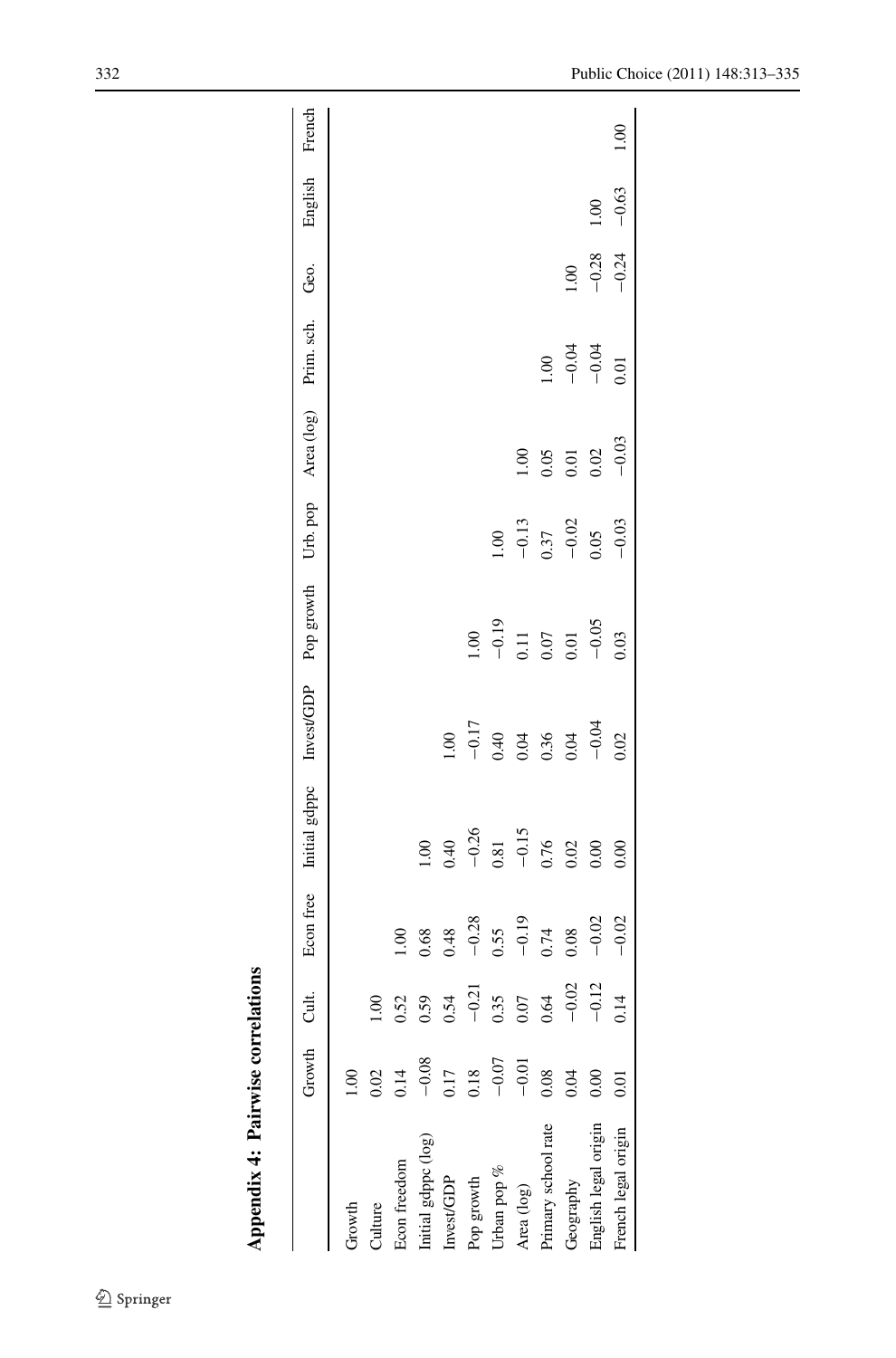| Correlations |            |            |            |            |             |
|--------------|------------|------------|------------|------------|-------------|
| Component    | Eigenvalue | Difference | Proportion | Cumulative |             |
| Comp. 1      | 1.40       | 0.12       | 0.35       | 0.35       |             |
| Comp. 2      | 1.28       | 0.49       | 0.32       | 0.67       |             |
| Comp. 3      | 0.79       | 0.25       | 0.20       | 0.87       |             |
| Comp. 4      | 0.54       |            | 0.13       | 1.00       |             |
| Eigenvectors |            |            |            |            |             |
| Variable     | Comp. $1$  | Comp. $2$  | Comp. 3    | Comp. 4    | Unexplained |
| Trust        | 0.72       | $-0.08$    | 0.18       | 0.66       | 0.00        |
| Respect      | 0.25       | 0.65       | 0.62       | $-0.37$    | 0.00        |
| Self-control | 0.33       | 0.55       | $-0.76$    | $-0.09$    | 0.00        |
| Obedience    | $-0.56$    | 0.52       | 0.06       | 0.65       | 0.00        |

## **Appendix 5: Principle component analysis**

#### **References**

- Aghion, P., Algan, Y., Cahuc, P., & Shleifer, A. (2009). *Regulations and distrust. NBER Working Paper 14648*. National Bureau of Economic Research, Cambridge, MA.
- Banfield, E. C. (1958). *The moral basis of a backward society*. New York: Free Press.
- Barro, R. J. (2001). Education and economic growth. In J. F. Helliwell (Ed.), *The contribution of human and social capital to sustained economic growth and well-being*. International Symposium Report: OECD and HRDC.
- Barro, R. J. (2002). Education as a determinant of economic growth. In E. P. Lazear (Ed.), *Education in the twenty-first century* (pp. 9–24). Stanford: Hoover Institution Press.
- Barro, R. J., & McCleary, R. (2003). Religion and economic growth across countries. *American Sociological Review*, *68*(5), 760–781.
- Bengoa, M., & Sanchez-Robles, B. (2003). Foreign direct investment, economic freedom and growth: new evidence from Latin America. *European Journal of Political Economy*, *19*, 529–545.
- Benson, B. L. (1989a). Enforcement of private property rights in primitive societies: law without government. *The Journal of Libertarian Studies*, *9*(1), 1–26.
- Benson, B. L. (1989b). The spontaneous evolution of commercial law. *Southern Economic Journal*, *55*(3), 644–661.
- Berggren, N. (2003). The benefits of economic freedom: a survey. *The Independent Review*, *8*(2), 193–211.
- Berggren, N., & Jordahl, H. (2005). Does free trade really reduce growth? further testing using the economic freedom index. *Public Choice*, *122*(1–2), 99–114.
- Berggren, N., & Jordahl, H. (2006). Free to trust: economic freedom and social capital. *Kyklos*, *59*(2), 141– 169.
- Berggren, N., Elinder, M., & Jordahl, H. (2008). Trust and growth: a shaky relationship. *Empirical Economics*, *35*, 251–274.

Beugelsdijk, S., de Groot, H. L. F., & van Schaik, A. B. T. M. (2004). Trust and economic growth: a robustness analysis. *Oxford Economic Papers*, *56*, 118–134.

- Bjørnskov, C. (2007). Economic growth: a social capital survey. In G. Svendsen, & G. Svendsen (Eds.), *Handbook of Social Capital*. Cheltenham: Edward Elgar.
- Bjørnskov, C. (2009). How does social trust affect economic growth? *Aarhus Economics Working Paper*, No. 06-2.
- Bjørnskov, C. (2010). How does social trust lead to better governance? An attempt to separate electoral and bureaucratic mechanisms. *Public Choice*, *144*(1–2), 323–346.
- Boettke, P. J. (2009). Review of Eric L. Jones cultures merging: a historical and economic critique of culture. *Economic Development and Cultural Change*, *57*(2), 434–437.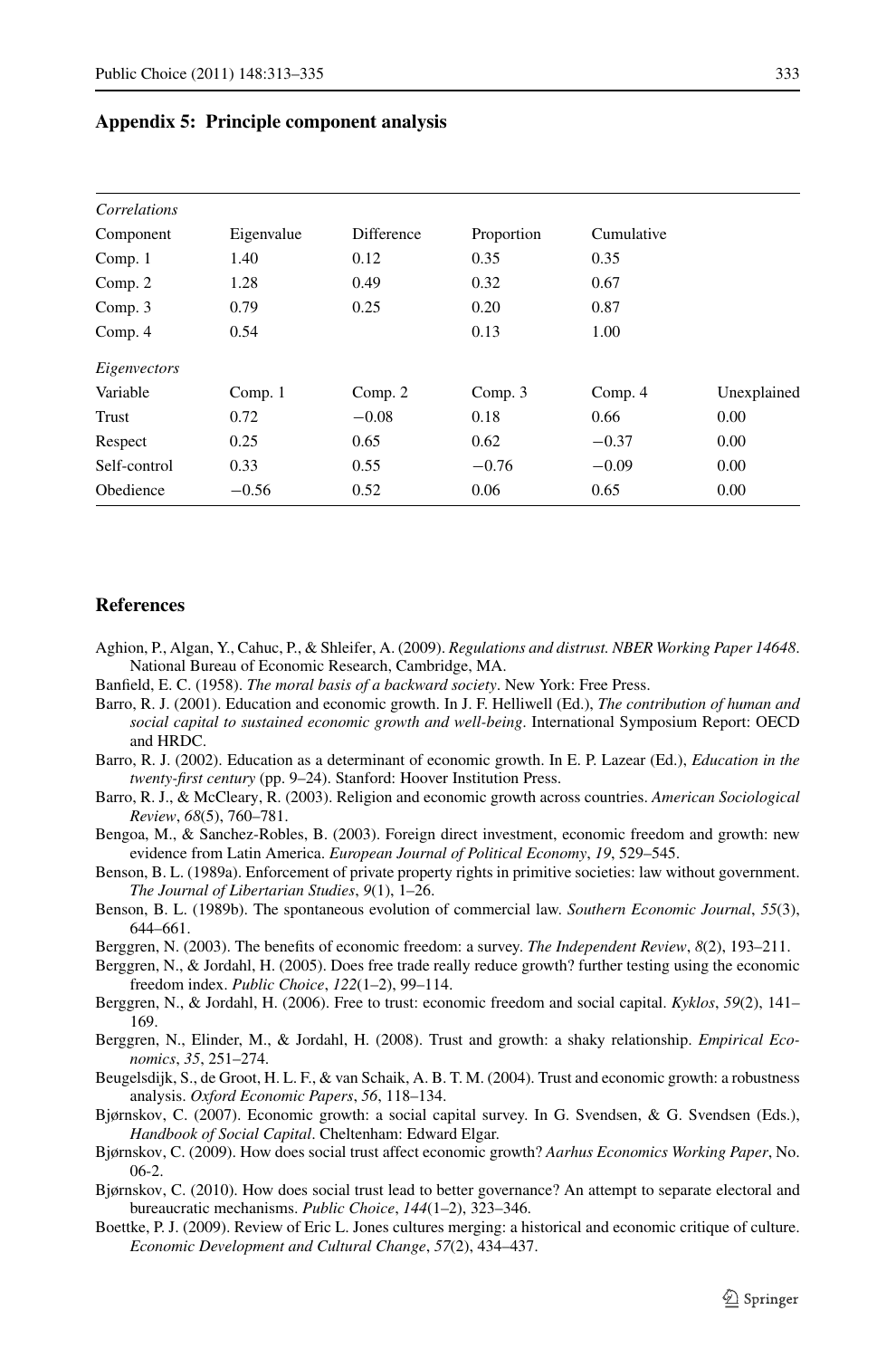- Boettke, P., Coyne, C. J., & Leeson, P. T. (2008). Institutional Stickiness and the New Development Economics. *American Journal of Economics and Sociology*, *67*(2), 331–358.
- Bound, J., Jaeger, D. A., & Baker, R. M. (1995). Problems with instrumental variables estimation when the correlation between the instruments and the endogenous explanatory variable is weak. *Journal of the American Statistical Association*, *90*(430), 443–450.
- Carlsson, F., & Lundström, S. (2002). Economic freedom and growth: decomposing the effects. *Public Choice*, *112*, 335–344.
- Chamlee-Wright, E. (1997). *The cultural foundations of economic development: urban female entrepreneurship in Ghana*. New York: Routledge.
- Dawson, J. W. (1998). Institutions, investment, and growth: new cross-country and panel data evidence. *Economic Inquiry*, *36*, 603–619.
- Dawson, J. W. (2003). Causality in the freedom-growth relationship. *European Journal of Political Economy*, *19*(3), 479–495.
- De Haan, J., Lundström, S., & Sturm, J. (2006). Market-oriented institutions and policies and economic growth: a critical survey. *Journal of Economic Surveys*, *20*(2), 157–191.
- De Haan, J., & Sturm, J. (2000). On the relationship between economic freedom and economic growth. *European Journal of Political Economy*, *16*, 215–241.

Diamond, J. (1997). *Guns, germs, and steel*. New York: Norton.

- Djankov, S., La Porta, R., Lopez-de-Silanes, F., & Shleifer, A. (2003). Courts. *Quarterly Journal of Economics*, *118*(2), 453–517.
- Duffy, D., & Stubben, J. (1998). An assessment of native American economic development: putting culture and sovereignty back in the models. *Studies in Comparative International Development*, *32*(4), 52–78.
- Francois, P., & Zabojnik, J. (2005). Trust, social capital and economic development. *Journal of European Economic Association*, *3*(1), 51–94.
- Fukuyama, F. (1996). *Trust: the social virtues and the creation of prosperity*. New York: Simon and Schuster.
- Gallup, J., Sachs, J., & Mellinger, A. (1999). Geography and economic development. *International Region Science Review*, *22*(2), 179–232.
- Glaeser, E. L., La Porta, R., Lopeez-De-Silanes, F., & Shleifer, A. (2004). Do institutions cause growth? *Journal of Economic Growth*, *9*, 271–303.
- Greif, A. (1993). Contract enforceability and economic institutions in early trade: the Maghribi traders' coalition. *The American Economic Review*, *83*(3), 525–548.
- Greif, A. (1994). Cultural beliefs and the organization of society: A historical and theoretical reflection on collectivist and individualist societies. *Journal of Political Economy*, *102*(5), 912–950.
- Greif, A., Milgrom, P., & Weingast, B. R. (1994). Coordination, commitment, and enforcement: the case of the merchant guild. *The Journal of Political Economy*, *102*(4), 745–776.
- Grier, R. (1997). The effect of religion on economic development: a cross-national study of sixty-three former colonies. *Kyklos*, *50*(1), 47–62.
- Guiso, L., Sapienza, P., & Zingales, L. (2006). Does culture affect economic outcomes? *Journal of Economic Perspectives*, *20*(2), 23–48.
- Gwartney, J. D., Lawson, R. A., & Block, W. (1996). *Economic freedom of the world: 1975–1995*. Vancouver: The Fraser Institute.
- Gwartney, J. D., Lawson, R. A., & Holcombe, R. G. (1999). Economic freedom and the environment for economic growth. *Journal of Institutional and Theoretical Economics*, *155*, 643–663.
- Gwartney, J. D., Holcombe, R. A., & Lawson, R. G. (2004). Economic freedom, institutional quality, and cross-country differences in income and growth. *Cato Journal*, *24*(3), 205–233.
- Gwartney, J. D., Lawson, R. A., & Norton, S. (2008). *Economic freedom of the world: 2008 annual report*. Vancouver, BC: The Fraser Institute. Data retrieved from [www.freetheworld.com](http://www.freetheworld.com).
- Harper, D. A. (2003). *Foundations of entrepreneurship and economic development*. New York: Routledge.
- Heinemann, F., & Tanz, B. (2008). The impact of trust on reforms. *Journal of Economic Policy Reform*, *11*, 173–185.
- Heston, A., Summers, R., & Aten, B. (2006). *Penn world table version 6.2*. Center for International Comparisons of Production, Income and Prices at the University of Pennsylvania.
- Knack, S., & Keefer, P. (1995). Institutions and economic performance: cross country tests using alternative institutional measures. *Economics and Politics*, *7*(3), 207–228.
- Knack, S., & Keefer, P. (1997). Does social capital have an economic payoff? *The Quarterly Journal of Economics*, *112*(4), 1251–1288.
- Landa, J. T. (1994). *Trust, ethnicity, and identity: The new institutional economics of ethnic trading networks, contract law, and gift-exchange*. Ann Arbor: University of Michigan Press.
- La Porta, R., Lopez-de-Silanes, F., Shleifer, A., & Vishny, R. (1997). Trust in large Organizations. *American Economic Review*, *87*(2), 333–338.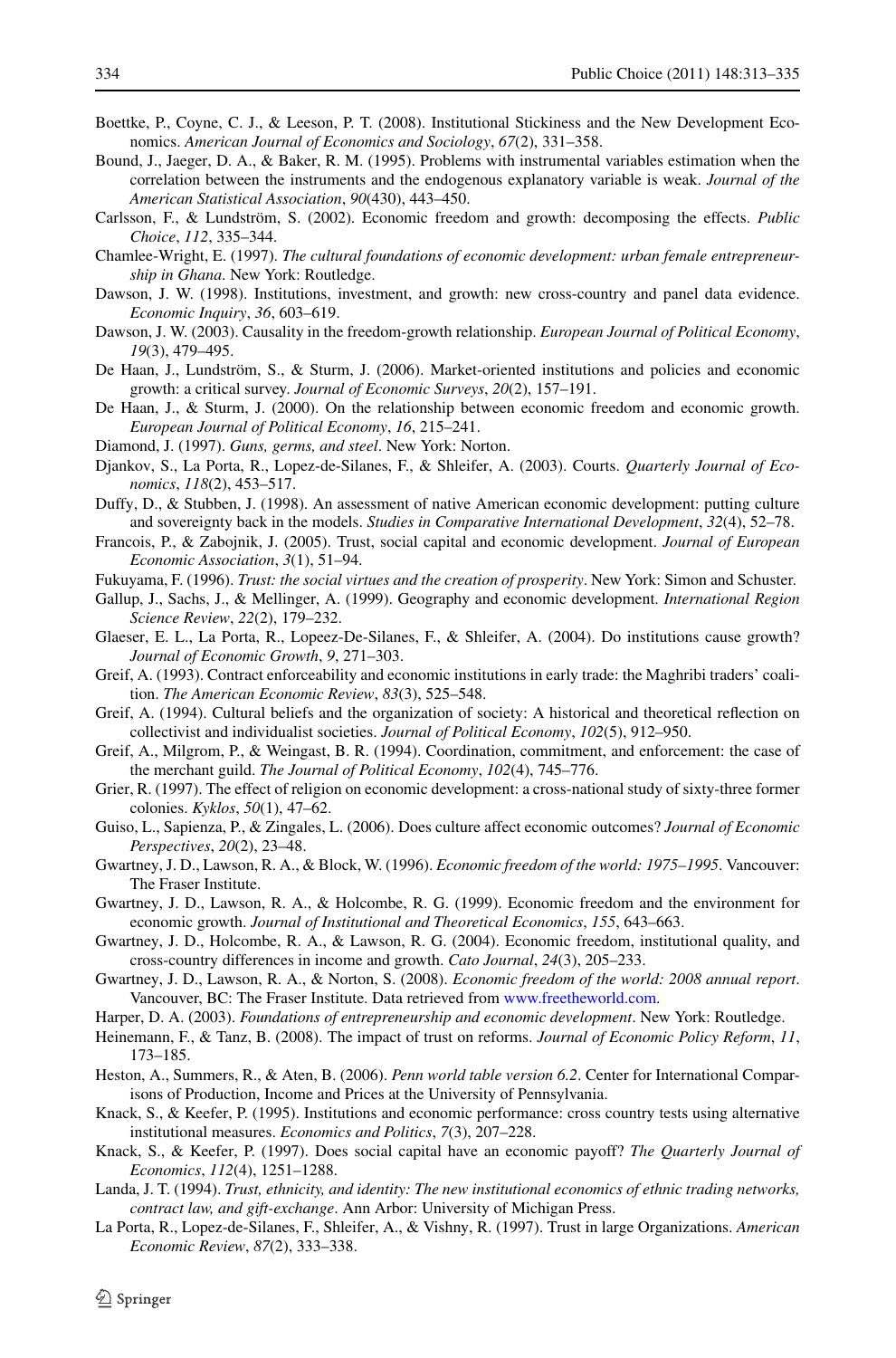- La Porta, R., Lopez-de-Silanes, F., Shleifer, A., & Vishny, R. (1999). The quality of government. *Journal of Law, Economics and Organization*, *15*(1), 222–279.
- La Porta, R., Lopez-de-Silanes, F., Pop-Eleches, C., & Shleifer, A. (2004). Judicial checks and Balances. *Journal of Political Economy*, *112*(2), 445–470.
- Leeson, P. T. (2007a). Better off stateless: Somalia before and after government collapse. *Journal of Comparative Economics*, *35*(4), 689–710.
- Leeson, P. T. (2007b). Trading with bandits. *Journal of Law and Economics*, *50*(2), 303–321.
- Leeson, P. T. (2007c). Efficient anarchy. *Public Choice*, *130*(1–2), 41–53.
- Leeson, P. T. (2008). Social distance and self-enforcing exchange. *Journal of Legal Studies*, *37*(1), 161–188.
- Levine, R., & Renelt, D. (1992). A sensitivity analysis of cross-country growth regressions. *American Economic Review*, *82*, 942–963.
- Licht, A. N., Chanan, G., & Schwartz, S. H. (2007). Culture rules: the foundations of the rule of law and other norms of governance. *Journal of Comparative Economics*, *35*, 659–688.
- Mankiw, N. G., Romer, D., & Weil, D. (1992). A contribution to the empirics of economic Growth. *The Quarterly Journal of Economics*, *107*, 407–437.
- North, D. C. (1990). *Institutions, institutional change, and economic performance*. Massachusetts: Cambridge University Press.
- North, D. C. (2005). *Understanding the process of economic change*. New Jersey: Princeton University Press.
- Ostrom, E. (1990). *Governing the commons: the evolution of institutions for collective action*. New York: Cambridge University Press.
- Patterson, O. (2000). Taking culture seriously: a framework and an afro-American illustration. In L. Harrison, & S. Huntington (Eds.), *Culture matters: how values shape human progress* (pp. 202–218). New York: Basic Books.
- Pejovich, S. (2003). Understanding the transaction costs of transition: it's the culture, stupid. *The Review of Austrian Economics*, *16*(4), 347–361.
- Platteau, J. (2000). *Institutions, social norms, and economic development*. Harwood: Academic Publishers/Routledge.
- Porter, M. E. (2000). Attitudes, values, and beliefs, and the microeconomics of prosperity. In L. Harrison, & S. Huntington (Eds.), *Culture matters: how values shape human progress* (pp. 202–218). New York: Basic Books.
- Putnam, R. D. (1993). *Making democracy work: civic traditions in modern Italy*. Princeton: Princeton University Press.
- Sachs, J. (2001). *Tropical underdevelopment*. National Bureau of Economic Research Working Paper No. 8119.
- Sachs, J. (2003). *Institutions don't rule: direct effects of geography on per capita income*. National Bureau of Economic Research Working Paper No. 9490.
- Tabellini, G. (2008). Presidential address: institutions and culture. *Journal of the European Economic Association*, *6*(2–3), 255–294.
- Tabellini, G. (2008b). The scope of cooperation: values and incentives. *The Quarterly Journal of Economics*, *123*(3), 905–950.
- Tabellini, G. (2009). Culture and institutions: economic development in the regions of Europe. *Journal of the European Economic Association* (forthcoming).
- The European Values Study Foundation and World Values Survey Association (EVSF-WVSA) (2006). European and World Values Surveys Four-Wave Integrated Data File, 1981–2004, v.20060423.
- Weede, E., & Kämpf, S. (2002). The impact of intelligence and institutional improvements on economic growth. *Kyklos*, *55*, 361–380.
- Weede, E. (2006). Economic freedom and development: new calculations and interpretations. *Cato Journal*, *26*(3), 511–524.
- Williamson, C. R. (2009). Informal institutions rule: institutional arrangements and economic performance. *Public Choice*, *139*(3), 371–387.
- Williamson, C. R., & Kerekes, C. B. (2009). Securing private property: formal versus informal institutions. Mimeo.
- Woolcock, M. (1998). Social capital and economic development: toward a theoretical synthesis and policy framework. *Theory and Society*, *27*(2), 151–208.
- World Bank (2006). *World development indicators*. Washington: World Bank.
- Zak, P. J., & Knack, S. (2001). Trust and growth. *The Economic Journal*, *111*, 295–321.